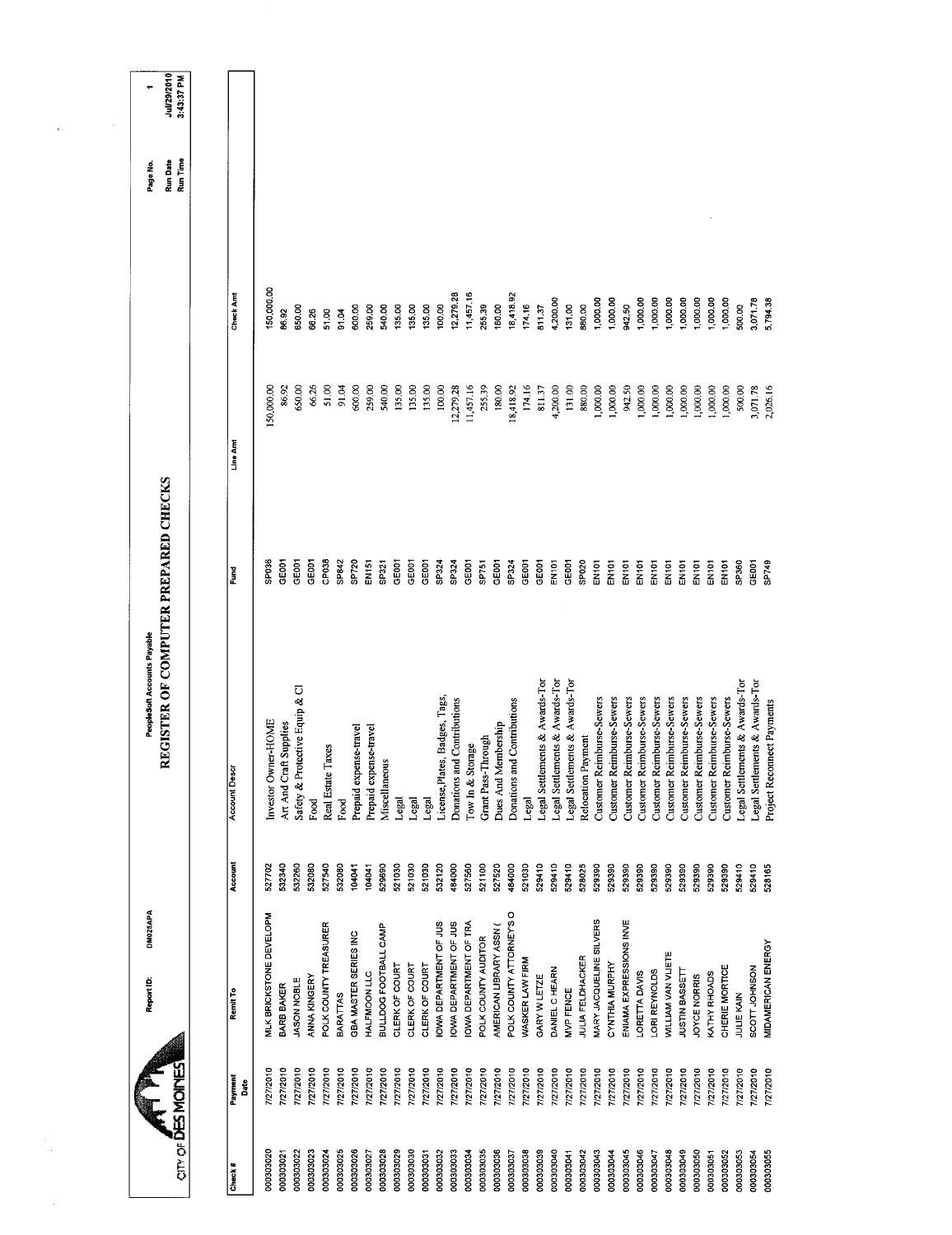|                        |                           | DM025APA<br>Report ID:                           |                  | PeopleSoft Accounts Payable                                  |                                      |                     |                          | Page No.                    | $\ddot{\phantom{0}}$      |
|------------------------|---------------------------|--------------------------------------------------|------------------|--------------------------------------------------------------|--------------------------------------|---------------------|--------------------------|-----------------------------|---------------------------|
|                        | <b>CITY OF DES MOINES</b> |                                                  |                  |                                                              | REGISTER OF COMPUTER PREPARED CHECKS |                     |                          | Run Time<br><b>Run Date</b> | Jul/29/2010<br>3:43:37 PM |
| Check#                 | Payment<br>å              | Remit To                                         | Account          | <b>Account Descr</b>                                         | Ĕund                                 | Line Amt            | Check Amt                |                             |                           |
| 000303055              | 7/27/2010                 | MIDAMERICAN ENERGY                               | 527700           | Project Costs-Entitlement                                    | SPO <sub>29</sub>                    | 1,140.27            | 5,794.38                 |                             |                           |
| 000303055              | 7/27/2010                 | <b>MIDAMERICAN ENERGY</b>                        | 528165           | Project Reconnect Payments                                   | GE <sub>001</sub>                    | 1,379.95            | 5,794.38                 |                             |                           |
| 000303055              | 7/27/2010                 | MIDAMERICAN ENERGY                               | 528165           | Project Reconnect Payments                                   | SP716                                | 1,248.00            | 5,794.38                 |                             |                           |
| 000303056              | 7/27/2010                 | MENARDS INC (14TH)                               | 528086           | <b>ECIP</b> Cooling                                          | SP <sub>033</sub>                    | 350.00              | 350.00                   |                             |                           |
| 000303057              | 7/27/2010                 | BEST HEATING & COOLING                           | 528080           | <b>ECIP</b> Funace                                           | GEDO1                                | 63.00               | 1,286,75                 |                             |                           |
| 000303057<br>000303057 | 7/27/2010<br>7/27/2010    | BEST HEATING & COOLING<br>BEST HEATING & COOLING | 528086<br>528086 |                                                              | SPO33<br>SP <sub>033</sub>           | 350.00<br>348.00    | 1,286.75<br>1,286.75     |                             |                           |
| 000303057              | 7/27/2010                 | BEST HEATING & COOLING                           | 528086           | ECIP Cooling<br>ECIP Cooling<br>ECIP Cooling<br>ECIP Cooling | SPO33                                | 304.75              | 1,286.75                 |                             |                           |
| 000303057              | 7/27/2010                 | BEST HEATING & COOLING                           | 528086           |                                                              | SP033                                | 221.00              | 1,286.75                 |                             |                           |
| 000303058              | 7/27/2010                 | CATHOLIC CHARITIES OF DE                         | 521080           | Sub-Recipient Contr                                          | SP <sub>039</sub>                    | 9,908.40            | 9,908.40                 |                             |                           |
| 000303059              | 7/27/2010                 | CHILDREN & FAMILIES OF IO                        | 521080           | Sub-Recipient Contr                                          | SP020                                | 8,333.31            | 19,999.96                |                             |                           |
| 000303059              | 7/27/2010                 | CHILDREN & FAMILIES OF IO                        | 521080           | Sub-Recipient Contr                                          | SPO39                                | 11,666.65           | 19,999.96                |                             |                           |
| 000303060              | 7/27/2010                 | OWA SECRETARY OF STATE                           | 527520           | Dues And Membership                                          | GE001<br>CP042                       | 30.00               | 269.00<br>30.00          |                             |                           |
| 000303062<br>000303061 | 7/27/2010<br>7/27/2010    | YOUTH & SHELTER SERVICE<br>VALUE LINE PUB INC    | 521080<br>531025 | <b>Books/Print Materials</b>                                 | SPO <sub>39</sub>                    | 269.00<br>10,000.00 | 10,000.00                |                             |                           |
| 000303063              | 7/27/2010                 | NATIONAL RECREATION AND                          | 527520           | Dues And Membership<br>Sub-Recipient Contr                   | GE001                                | 785.00              | 785.00                   |                             |                           |
| 000303064              | 7/27/2010                 | <b>IACMA</b>                                     | 527520           | Dues And Membership                                          | GE001                                | 300.00              | 300.00                   |                             |                           |
| 000303065              | 7/27/2010                 | DES MOINES NEIGHBORHOO                           | 521080           | Sub-Recipient Contr                                          | SP <sub>020</sub>                    | 4,246.85            | 4,246.85                 |                             |                           |
| 000303066              | 7/27/2010                 | BERNIE LORENZ RECOVERY I                         | 521080           | Sub-Recipient Contr                                          | SPO <sub>20</sub>                    | 1,750,00            | 1,750.00                 |                             |                           |
| 000303067              | 7/27/2010                 | NATIONAL ENVIRONMENTAL S                         | 527520           | Dues And Membership                                          | AG251                                | 105.00              | 105.00                   |                             |                           |
| 000303068<br>000303069 | 7/27/2010                 | DES MOINES ASPHALT & PAV<br>VERIZON WIRELESS     | 525150<br>532020 | Telephone Service (Cell)                                     | SP360<br><b>EN002</b>                | 113.36<br>108.16    | 113.36<br>108.16         |                             |                           |
| 000303070              | 7/27/2010<br>7/27/2010    | MIDAMERICAN ENERGY                               | 525020           | Asphalt And Asphalt Products<br>Electric Light And Power     | AG255                                | 438.78              | 318,461.81               |                             |                           |
| 000303070              | 7/27/2010                 | MIDAMERICAN ENERGY                               | 525020           | Electric Light And Power                                     | AG255                                | 974.72              | 318,461.81               |                             |                           |
| 000303070              | 7/27/2010                 | MIDAMERICAN ENERGY                               | 525020           | Electric Light And Power                                     | GE001                                | 837.49              | 318,461.81               |                             |                           |
| 000303070              | 7/27/2010                 | MIDAMERICAN ENERGY                               | 525020           | Electric Light And Power                                     | GE001                                | 848.95              | 318,461.81               |                             |                           |
| 000303070              | 7/27/2010                 | MIDAMERICAN ENERGY                               | 525020           | Electric Light And Power                                     | GE001<br>GE001                       | 847.06              | 318,461.81               |                             |                           |
| 000303070<br>000303070 | 7/27/2010                 | MIDAMERICAN ENERGY<br>MIDAMERICAN ENERGY         | 525020<br>525020 | Electric Light And Power                                     | GE001                                | 692.46<br>19.55     | 318,461.81<br>318,461.81 |                             |                           |
| 000303070              | 7/27/2010<br>7/27/2010    | MIDAMERICAN ENERGY                               | 525020           | Electric Light And Power<br>Electric Light And Power         | GE001                                | 19,85               | 318,461.81               |                             |                           |
| 000303070              | 7/27/2010                 | MIDAMERICAN ENERGY                               | 525020           | Electric Light And Power                                     | GE001                                | 21.02               | 318,461.81               |                             |                           |
| 000303070              | 7/27/2010                 | MIDAMERICAN ENERGY                               | 525020           | Electric Light And Power                                     | GE001                                | 21.21               | 318,461.81               |                             |                           |
| 000303070              | 127/2010                  | MIDAMERICAN ENERGY                               | 525020           | Electric Light And Power                                     | GE001                                | 18.68               | 318,461.81               |                             |                           |
| 000303070              | 7/27/2010                 | MIDAMERICAN ENERGY                               | 525020           | Electric Light And Power                                     | GE001                                | 18.48               | 318,461.81               |                             |                           |
| 000303070              | 7/27/2010                 | MIDAMERICAN ENERGY                               | 525020           | Electric Light And Power                                     | GE001                                | 18.77               | 318,461.81               |                             |                           |
| 000303070              | 7/27/2010                 | MIDAMERICAN ENERGY                               | 525020           | Electric Light And Power                                     | GE001                                | 352.52              | 318,461.81               |                             |                           |

 $\frac{1}{2}$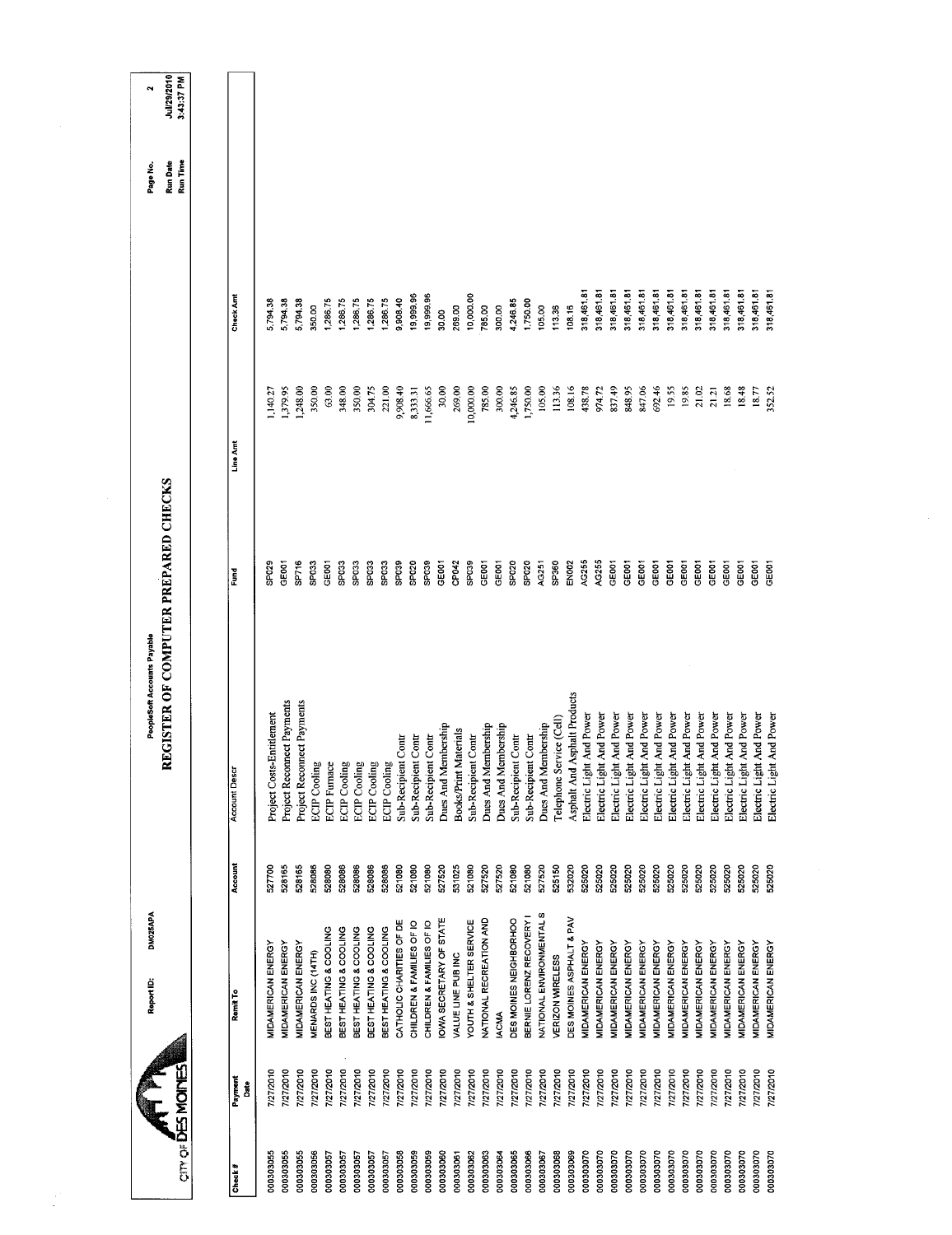|                   |                 | DM025APA<br>Report ID:    |         | PeopleSoft Accounts Payable                 |                   |          |            | Page No.                    | ø                         |
|-------------------|-----------------|---------------------------|---------|---------------------------------------------|-------------------|----------|------------|-----------------------------|---------------------------|
| cin of DES MOINES |                 |                           |         | <b>REGISTER OF COMPUTER PREPARED CHECKS</b> |                   |          |            | Run Time<br><b>Run Date</b> | Jul/29/2010<br>3:43:37 PM |
|                   |                 |                           |         |                                             |                   |          |            |                             |                           |
| Check#            | Payment<br>Date | Remit To                  | Account | <b>Account Descr</b>                        | Ēumd              | Line Am  | Check Amt  |                             |                           |
| 000303070         | 7/27/2010       | MIDAMERICAN ENERGY        | 525020  | t And Power<br>Electric Ligh                | GEOOT             | 37.29    | 318,461.81 |                             |                           |
| 000303070         | 7/27/2010       | MIDAMERICAN ENERGY        | 525020  | Electric Light And Power                    | GE001             | ,083.61  | 318,461.81 |                             |                           |
| 000303070         | 7/27/2010       | MIDAMERICAN ENERGY        | 525020  | Electric Light And Power                    | GEOCY             | 406.81   | 318,461.81 |                             |                           |
| 000303070         | 7/27/2010       | MIDAMERICAN ENERGY        | 525020  | Electric Light And Power                    | GE001             | 32.05    | 318,461.81 |                             |                           |
| 000303070         | 7/27/2010       | MIDAMERICAN ENERGY        | 525010  | Gas                                         | GEDDT             | 1,961.28 | 318,461.81 |                             |                           |
| 000303070         | 7/27/2010       | MIDAMERICAN ENERGY        | 525020  | Electric Light And Power                    | GEOOT             | 1,311.32 | 318,461.81 |                             |                           |
| 000303070         | 7/27/2010       | MIDAMERICAN ENERGY        | 525020  | Electric Light And Power                    | EN101             | 162.25   | 318,461.81 |                             |                           |
| 000303070         | 7/27/2010       | MIDAMERICAN ENERGY        | 525010  | Gas                                         | EN101             | 281.11   | 318,461.81 |                             |                           |
| 000303070         | 7/27/2010       | MIDAMERICAN ENERGY        | 525010  | Gas                                         | EN101             | 19.49    | 318,461.81 |                             |                           |
| 000303070         | 7/27/2010       | MIDAMERICAN ENERGY        | 525010  | Gas                                         | EN <sub>101</sub> | 89.81    | 318,461.81 |                             |                           |
| 000303070         | 7/27/2010       | MIDAMERICAN ENERGY        | 525020  | t And Power<br>Electric Ligh                | EN101             | 34.64    | 318,461.81 |                             |                           |
| 000303070         | 7/27/2010       | MIDAMERICAN ENERGY        | 525020  | t And Power<br>Electric Ligh                | EN101             | 17.51    | 318,461.81 |                             |                           |
| 000303070         | 7/27/2010       | MIDAMERICAN ENERGY        | 525020  | Electric Light And Power                    | EN <sub>101</sub> | 1,275.92 | 318,461.81 |                             |                           |
| 000303070         | 7/27/2010       | MIDAMERICAN ENERGY        | 525020  | Electric Light And Power                    | EN301             | 10,00    | 318,461.81 |                             |                           |
| 000303070         | 7/27/2010       | MIDAMERICAN ENERGY        | 525020  | Electric Light And Power                    | EN301             | 1,020.69 | 318,461.81 |                             |                           |
| 000303070         | 7/27/2010       | MIDAMERICAN ENERGY        | 525020  | Electric Light And Power                    | EN301             | 12.25    | 318,461.81 |                             |                           |
| 000303070         | 7/27/2010       | MIDAMERICAN ENERGY        | 525020  | Electric Light And Power                    | EN301             | 220.99   | 318,461.81 |                             |                           |
| 000303070         | 7/27/2010       | <b>MIDAMERICAN ENERGY</b> | 525020  | Electric Light And Power                    | EN301             | 275.43   | 318,461.81 |                             |                           |
| 000303070         | 7/27/2010       | MIDAMERICAN ENERGY        | 525020  | Electric Light And Power                    | <b>EN301</b>      | 506.84   | 318,461.81 |                             |                           |
| 000303070         | 7/27/2010       | MIDAMERICAN ENERGY        | 525020  | Electric Light And Power                    | EN301             | 118,90   | 318,461.81 |                             |                           |
| 000303070         | 7/27/2010       | MIDAMERICAN ENERGY        | 525020  | Electric Light And Power                    | EN301             | 13.90    | 318,461.81 |                             |                           |
| 000303070         | 7/27/2010       | MIDAMERICAN ENERGY        | 525020  | Electric Light And Power                    | <b>EN301</b>      | 105.28   | 318,461.81 |                             |                           |
| 000303070         | 7/27/2010       | MIDAMERICAN ENERGY        | 525020  | Electric Light And Power                    | GE001             | 30.47    | 318,461.81 |                             |                           |
| 000303070         | 7/27/2010       | MIDAMERICAN ENERGY        | 525020  | Electric Light And Power                    | GE001             | 60.40    | 318,461.81 |                             |                           |
| 000303070         | 7/27/2010       | MIDAMERICAN ENERGY        | 525020  | Electric Light And Power                    | GE001             | 18.58    | 318,461.81 |                             |                           |
| 000303070         | 7/27/2010       | <b>MIDAMERICAN ENERGY</b> | 525020  | Electric Light And Power                    | GEOOT             | 376.91   | 318,461.81 |                             |                           |
| 000303070         | 7/27/2010       | MIDAMERICAN ENERGY        | 525010  | යී                                          | GE <sub>001</sub> | 105.98   | 318,461.81 |                             |                           |
| 000303070         | 7/27/2010       | MIDAMERICAN ENERGY        | 525020  | Electric Light And Power                    | GE001             | 21.89    | 318,461.81 |                             |                           |
| 000303070         | 7/27/2010       | MIDAMERICAN ENERGY        | 525020  | Electric Light And Power                    | GE001             | 126.39   | 318,461.81 |                             |                           |
| 000303070         | 7/27/2010       | MIDAMERICAN ENERGY        | 525020  | Electric Light And Power                    | GE001             | 256.10   | 318,461.81 |                             |                           |
| 000303070         | 7/27/2010       | MIDAMERICAN ENERGY        | 525020  | Electric Light And Power                    | GE001             | 27.25    | 318,461.81 |                             |                           |
| 000303070         | 7772010         | MIDAMERICAN ENERGY        | 525020  | Electric Light And Power                    | GEOO1             | 41.29    | 318,461.81 |                             |                           |
| 000303070         | 7/27/2010       | MIDAMERICAN ENERGY        | 525020  | Electric Light And Power                    | GE001             | 16.34    | 318,461.81 |                             |                           |
| 000303070         | 7/27/2010       | MIDAMERICAN ENERGY        | 525020  | Electric Light And Power                    | GEOOT             | 38.43    | 318,461.81 |                             |                           |
| 000303070         | 7/27/2010       | <b>VIDAMERICAN ENERGY</b> | 525020  | Electric Light And Power                    | <b>GEOOT</b>      | 478.54   | 318,461.81 |                             |                           |
| 000303070         | 112712010       | MIDAMERICAN ENERGY        | 525020  | And Power<br>Electric Light                 | GEOOT             | 14.78    | 318,461.81 |                             |                           |
|                   |                 |                           |         |                                             |                   |          |            |                             |                           |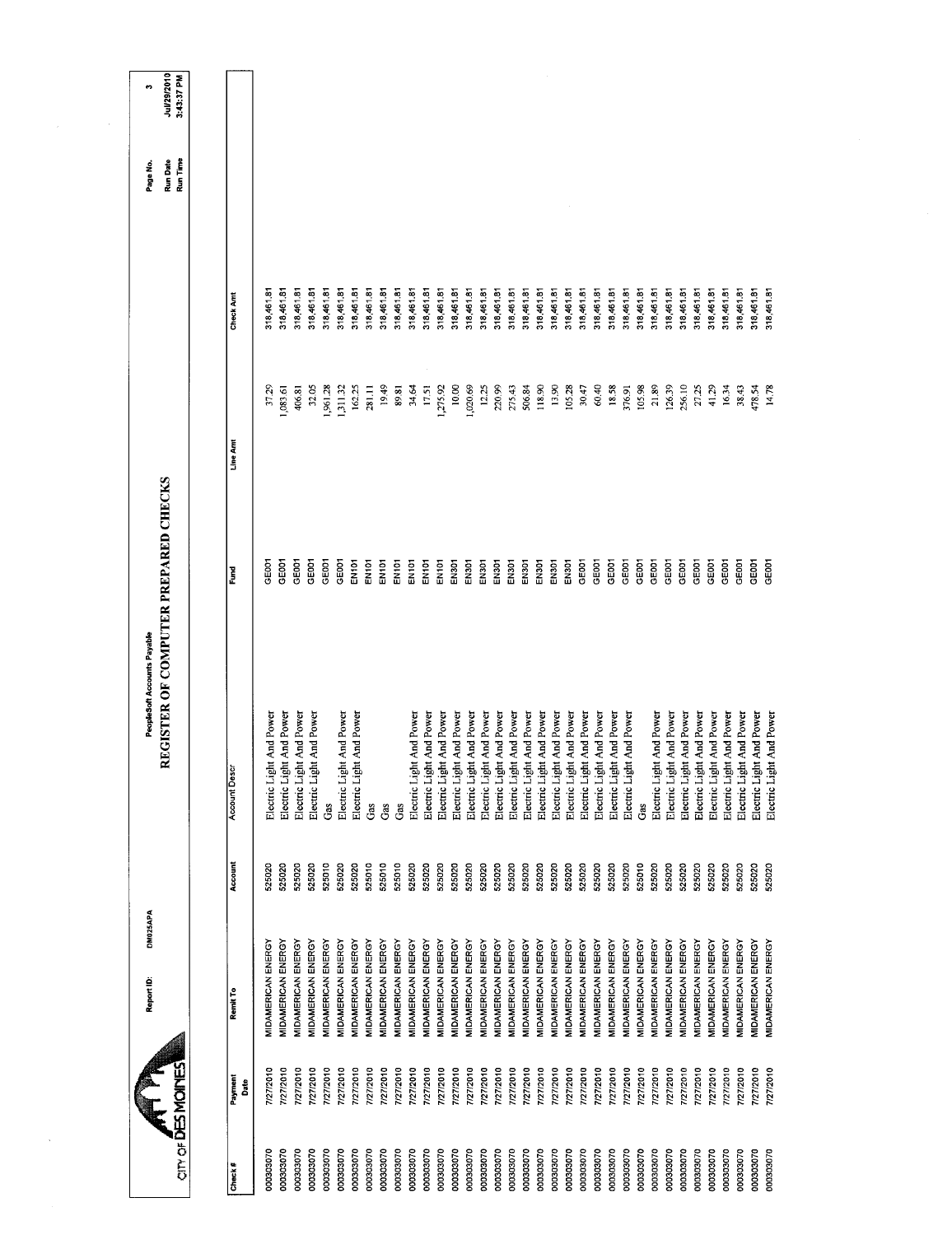| cin of DES MOINES |                 | DM025APA<br>Report ID:           |                | PeopleSoft Accounts Payable   | REGISTER OF COMPUTER PREPARED CHECKS |          |                  | Run Time<br>Run Date<br>Page No. | Jul/29/2010<br>3:43:37 PM<br>₹ |
|-------------------|-----------------|----------------------------------|----------------|-------------------------------|--------------------------------------|----------|------------------|----------------------------------|--------------------------------|
|                   |                 |                                  |                |                               |                                      |          |                  |                                  |                                |
| Check#            | Payment<br>Date | Remit To                         | <b>Account</b> | Account Descr                 | Fund                                 | Line Amt | <b>Check Amt</b> |                                  |                                |
| 000303070         | 7/27/2010       | MIDAMERICAN ENERGY               | 525020         | Electric Light And Power      | පෙ                                   | 36,03    | 318,461.81       |                                  |                                |
| 000303070         | 7/27/2010       | <b><i>MIDAMERICAN ENERGY</i></b> | 525020         | t And Power<br>Electric Ligh  | GE001                                | 21.89    | 318,461.81       |                                  |                                |
| 000303070         | 7/27/2010       | MIDAMERICAN ENERGY               | 525020         | Electric Light And Power      | GE001                                | 52.31    | 318,461.81       |                                  |                                |
| 000303070         | 7/27/2010       | MIDAMERICAN ENERGY               | 525020         | Electric Light And Power      | GEOOT                                | 18.96    | 318,461.81       |                                  |                                |
| 000303070         | 7/27/2010       | <b>MIDAMERICAN ENERGY</b>        | 525020         | Electric Light And Power      | GE <sub>001</sub>                    | 12.73    | 318,461.81       |                                  |                                |
| 000303070         | 7/27/2010       | MIDAMERICAN ENERGY               | 525020         | Electric Light And Power      | GE001                                | 59.67    | 318,461.81       |                                  |                                |
| 000303070         | 7/27/2010       | MIDAMERICAN ENERGY               | 525020         | Electric Light And Power      | GE001                                | 12.83    | 318,461.81       |                                  |                                |
| 000303070         | 7/27/2010       | MIDAMERICAN ENERGY               | 525020         | Electric Light And Power      | AG257                                | 10.48    | 318,461.8        |                                  |                                |
| 000303070         | 7/27/2010       | <b>MIDAMERICAN ENERGY</b>        | 525020         | Electric Light And Power      | AG257                                | 10.68    | 318,461.81       |                                  |                                |
| 000303070         | 7/27/2010       | MIDAMERICAN ENERGY               | 525020         | Electric Light And Power      | AG257                                | 10.54    | 318,461.81       |                                  |                                |
| 000303070         | 7/27/2010       | MIDAMERICAN ENERGY               | 525020         | Electric Light And Power      | AG257                                | 10.61    | 318,461.81       |                                  |                                |
| 000303070         | 7/27/2010       | MIDAMERICAN ENERGY               | 525020         | Electric Light And Power      | AG257                                | 10.61    | 318,461.81       |                                  |                                |
| 000303070         | 7/27/2010       | MIDAMERICAN ENERGY               | 525020         | Electric Light And Power      | AG257                                | 10.54    | 318,461.81       |                                  |                                |
| 000303070         | 7/27/2010       | MIDAMERICAN ENERGY               | 525020         | Electric Light And Power      | AG257                                | 10.61    | 318,461.81       |                                  |                                |
| 000303070         | 7/27/2010       | MIDAMERICAN ENERGY               | 525020         | Electric Light And Power      | AG257                                | 10.54    | 318,461.81       |                                  |                                |
| 000303070         | 7/27/2010       | MIDAMERICAN ENERGY               | 525020         | Electric Light And Power      | AG257                                | 10.68    | 318,461.81       |                                  |                                |
| 000302070         | 7/27/2010       | MIDAMERICAN ENERGY               | 525020         | Electric Light And Power      | AG257                                | 10.48    | 318,461.81       |                                  |                                |
| 000303070         | 7/27/2010       | <b>MIDAMERICAN ENERGY</b>        | 525020         | Electric Light And Power      | AG257                                | 11.14    | 318,461.81       |                                  |                                |
| 000303070         | 7/27/2010       | MIDAMERICAN ENERGY               | 525020         | Electric Light And Power      | AG257                                | 10.54    | 318,461.81       |                                  |                                |
| 000303070         | 7/27/2010       | MIDAMERICAN ENERGY               | 525020         | Electric Light And Power      | AG257                                | 10.61    | 318,461.81       |                                  |                                |
| 000303070         | 7/27/2010       | MIDAMERICAN ENERGY               | 525020         | Electric Light And Power      | AG257                                | 10.48    | 318,461.81       |                                  |                                |
| 000303070         | 7/27/2010       | MIDAMERICAN ENERGY               | 525020         | Electric Light And Power      | AG257                                | 10.54    | 318,461.81       |                                  |                                |
| 000303070         | 7/27/2010       | MIDAMERICAN ENERGY               | 525020         | Electric Light And Power      | AG257                                | 10,61    | 318,461.8        |                                  |                                |
| 000303070         | 7/27/2010       | MIDAMERICAN ENERGY               | 525020         | t And Power<br>Electric Light | AG257                                | 10.54    | 318,461.81       |                                  |                                |
| 000303070         | 7/27/2010       | MIDAMERICAN ENERGY               | 525020         | Electric Light And Power      | <b>EN002</b>                         | 11.00    | 318,461.81       |                                  |                                |
| 000303070         | 7/27/2010       | MIDAMERICAN ENERGY               | 525020         | Electric Light And Power      | EN <sub>002</sub>                    | 94.00    | 318,461.81       |                                  |                                |
| 000303070         | 7/27/2010       | <b>MIDAMERICAN ENERGY</b>        | 525020         | t And Power<br>Electric Light | EN <sub>002</sub>                    | 168.11   | 318,461.81       |                                  |                                |
| 000303070         | 7/27/2010       | MIDAMERICAN ENERGY               | 525020         | And Power<br>Electric Light   | EN <sub>002</sub>                    | 37.68    | 318,461.81       |                                  |                                |
| 000303070         | 7/27/2010       | MIDAMERICAN ENERGY               | 525010         | Gas                           | EN002                                | 5.00     | 318,461.81       |                                  |                                |
| 000303070         | 7/27/2010       | MIDAMERICAN ENERGY               | 525020         | : And Power<br>Electric Light | <b>EN002</b>                         | 12.59    | 318,461.81       |                                  |                                |
| 000303070         | 7/27/2010       | <b>MIDAMERICAN ENERGY</b>        | 525020         | And Power<br>Electric Light   | EN <sub>002</sub>                    | 20.24    | 318,461.81       |                                  |                                |
| 000303070         | 7/27/2010       | MIDAMERICAN ENERGY               | 525020         | And Power<br>Electric Light   | EN <sub>002</sub>                    | 54.82    | 318,461.81       |                                  |                                |
| 000303070         | 7/27/2010       | <b>MIDAMERICAN ENERGY</b>        | 525010         | යි                            | EN <sub>DO2</sub>                    | 301.72   | 318,461.81       |                                  |                                |
| 000303070         | 7/27/2010       | MIDAMERICAN ENERGY               | 525020         | And Power<br>Electric Light   | EN002                                | 1,082.00 | 318,461.81       |                                  |                                |
| 000303070         | 7/27/2010       | MIDAMERICAN ENERGY               | 525020         | And Power<br>Electric Light   | EN002                                | 10.29    | 318,461.81       |                                  |                                |
| 000303070         | 7/27/2010       | MIDAMERICAN ENERGY               | 525010         | Ĝå                            | <b>EXIDE</b>                         | 12.70    | 318,461.81       |                                  |                                |
|                   |                 |                                  |                |                               |                                      |          |                  |                                  |                                |

 $\frac{\partial \mathcal{L}_{\text{max}}}{\partial \mathcal{L}_{\text{max}}}$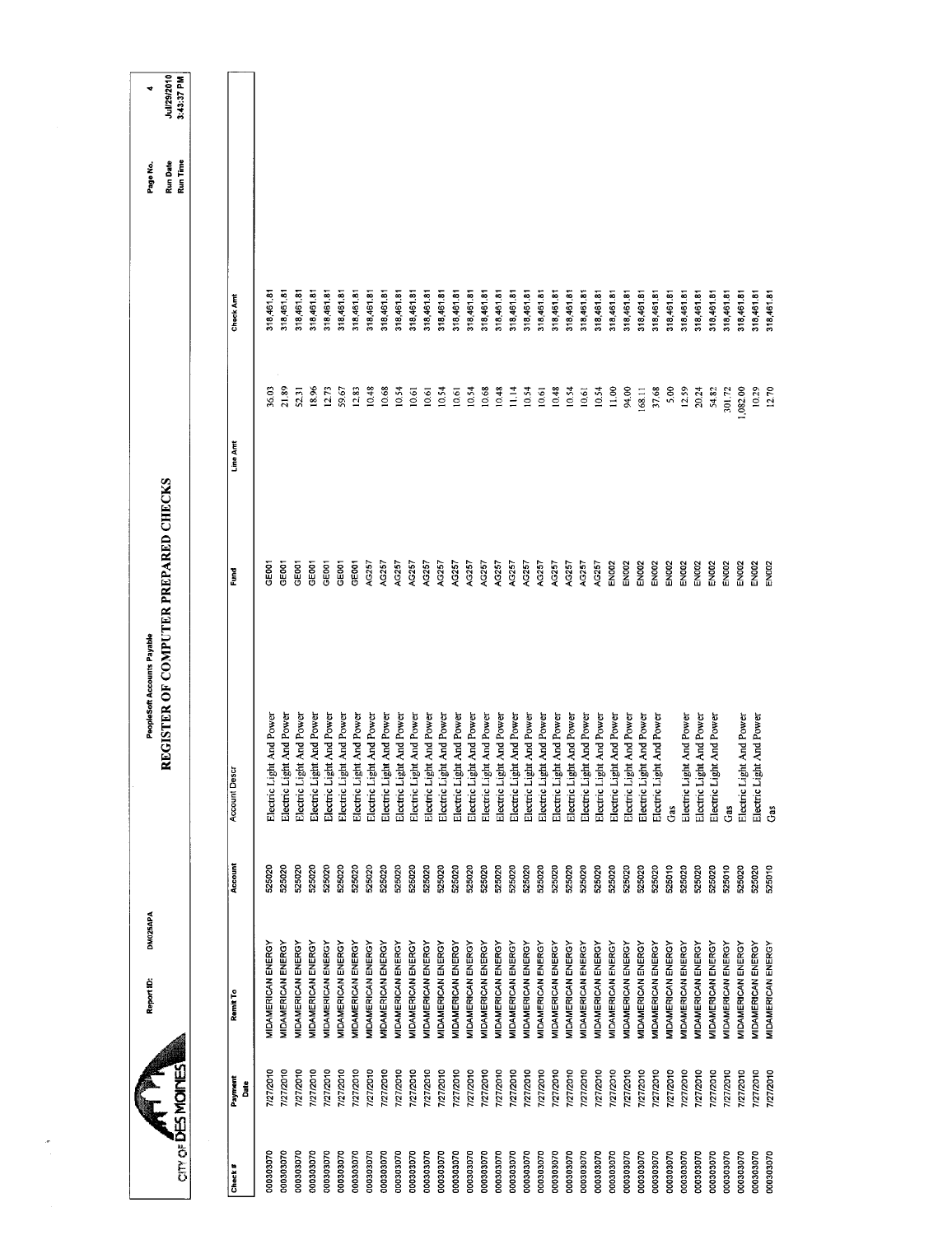| <b>CITY OF DES MOINES</b> |                           |         |                                | REGISTER OF COMPUTER PREPARED CHECKS |            |                  |                      |                           |
|---------------------------|---------------------------|---------|--------------------------------|--------------------------------------|------------|------------------|----------------------|---------------------------|
|                           |                           |         |                                |                                      |            |                  | Run Date<br>Run Time | Jul/29/2010<br>3.43:37 PM |
|                           |                           |         |                                |                                      |            |                  |                      |                           |
|                           | Remit To                  | Account | <b>Account Desc</b>            | Fund                                 | Line Amt   | <b>Check Amt</b> |                      |                           |
|                           | MIDAMERICAN ENERGY        | 525020  | Electric Light And Power       | EMODS                                | 13.90      | 318,461.8        |                      |                           |
|                           | MIDAMERICAN ENERGY        | 525020  | Electric Light And Power       | EN002                                | 151.64     | 318,461.81       |                      |                           |
|                           | MIDAMERICAN ENERGY        | 525020  | Electric Light And Power       | EN002                                | 7.00       | 318,461.81       |                      |                           |
|                           | MIDAMERICAN ENERGY        | 525020  | Electric Light And Power       | EN002                                | 73.00      | 318,461.81       |                      |                           |
|                           | MIDAMERICAN ENERGY        | 525020  | Electric Light And Power       | EN002                                | 233.00     | 318,461.81       |                      |                           |
|                           | MIDAMERICAN ENERGY        | 525020  | Electric Light And Power       | EN002                                | 178.06     | 318,461.81       |                      |                           |
|                           | <b>MIDAMERICAN ENERGY</b> | 525020  | Electric Light And Power       | <b>EN002</b>                         | 490.00     | 318,461.81       |                      |                           |
|                           | MIDAMERICAN ENERGY        | 525020  | Electric Light And Power       | EN002                                | 1,092.75   | 318,461.81       |                      |                           |
|                           | MIDAMERICAN ENERGY        | 525020  | Electric Light And Power       | EN002                                | 10.58      | 318,461.81       |                      |                           |
|                           | MIDAMERICAN ENERGY        | 525010  | Gas                            | EN002                                | 72.93      | 318,461.81       |                      |                           |
|                           | MIDAMERICAN ENERGY        | 525020  | Electric Light And Power       | <b>EN002</b>                         | 623.00     | 318,461.81       |                      |                           |
|                           | MIDAMERICAN ENERGY        | 525020  | Electric Light And Power       | <b>EN002</b>                         | 331.00     | 318,461.81       |                      |                           |
|                           | MIDAMERICAN ENERGY        | 525010  | Gas                            | <b>EN002</b>                         | 94.77      | 318,461.81       |                      |                           |
|                           | MIDAMERICAN ENERGY        | 525020  | Electric Light And Power       | EN002                                | 61.00      | 318,461.81       |                      |                           |
|                           | MIDAMERICAN ENERGY        | 525020  | Electric Light And Power       | <b>EN002</b>                         | 603.00     | 318,461.81       |                      |                           |
|                           | MIDAMERICAN ENERGY        | 525010  | Ĝâs                            | <b>EN002</b>                         | 509.11     | 318,461.81       |                      |                           |
|                           | MIDAMERICAN ENERGY        | 525020  | Electric Light And Power       | EN002                                | 52,00      | 318,461.81       |                      |                           |
|                           | MIDAMERICAN ENERGY        | 525020  | Electric Light And Power       | EN002                                | 112.00     | 318,461.81       |                      |                           |
|                           | MIDAMERICAN ENERGY        | 525020  | Electric Light And Power       | <b>EN002</b>                         | 170.84     | 318,461.81       |                      |                           |
|                           | MIDAMERICAN ENERGY        | 525020  | Electric Light And Power       | EN002                                | 827.00     | 318,461.81       |                      |                           |
|                           | MIDAMERICAN ENERGY        | 525020  | Electric Light And Power       | EN002                                | 560.00     | 318,461.81       |                      |                           |
|                           | MIDAMERICAN ENERGY        | 525020  | Electric Light And Power       | EN002                                | 14.00      | 318,461.81       |                      |                           |
|                           | MIDAMERICAN ENERGY        | 525020  | Electric Light And Power       | EN002                                | 426.00     | 318,461.81       |                      |                           |
|                           | MIDAMERICAN ENERGY        | 525020  | Electric Light And Power       | EN002                                | 36.00      | 318,461.81       |                      |                           |
|                           | MIDAMERICAN ENERGY        | 525020  | Electric Light And Power       | EN002                                | 31,760.20  | 318,461.81       |                      |                           |
|                           | MIDAMERICAN ENERGY        | 525020  | Electric Light And Power       | EN002                                | 175.42     | 318,461.81       |                      |                           |
|                           | MIDAMERICAN ENERGY        | 525020  | Electric Light And Power       | EN002                                | 576.00     | 318,461.81       |                      |                           |
|                           | MIDAMERICAN ENERGY        | 525020  | Electric Light And Power       | GE001                                | 55.91      | 318,461.81       |                      |                           |
|                           | MIDAMERICAN ENERGY        | 525070  | Electric Street Light Undergro | SP360                                | 40,258.18  | 318,461.81       |                      |                           |
|                           | MIDAMERICAN ENERGY        | 525060  | Electric Street Light Overhead | SP360                                | 217,762.40 | 318,461.81       |                      |                           |
|                           | MIDAMERICAN ENERGY        | 525060  | Electric Street Light Overhead | SP360                                | 298.30     | 318,461.81       |                      |                           |
|                           | MIDAMERICAN ENERGY        | 525060  | Electric Street Light Overhead | SP360                                | 110.29     | 318,461.81       |                      |                           |
|                           | MIDAMERICAN ENERGY        | 525060  | Electric Street Light Overhead | SP360                                | 183.99     | 318,461.81       |                      |                           |
|                           | MIDAMERICAN ENERGY        | 525060  | Electric Street Light Overhead | SP360                                | 51.20      | 318,461.81       |                      |                           |
|                           | MIDAMERICAN ENERGY        | 525060  | Electric Street Light Overhead | SP360                                | 148.31     | 318,461.81       |                      |                           |
|                           | MIDAMERICAN ENERGY        | 525060  |                                | SP360                                |            |                  |                      |                           |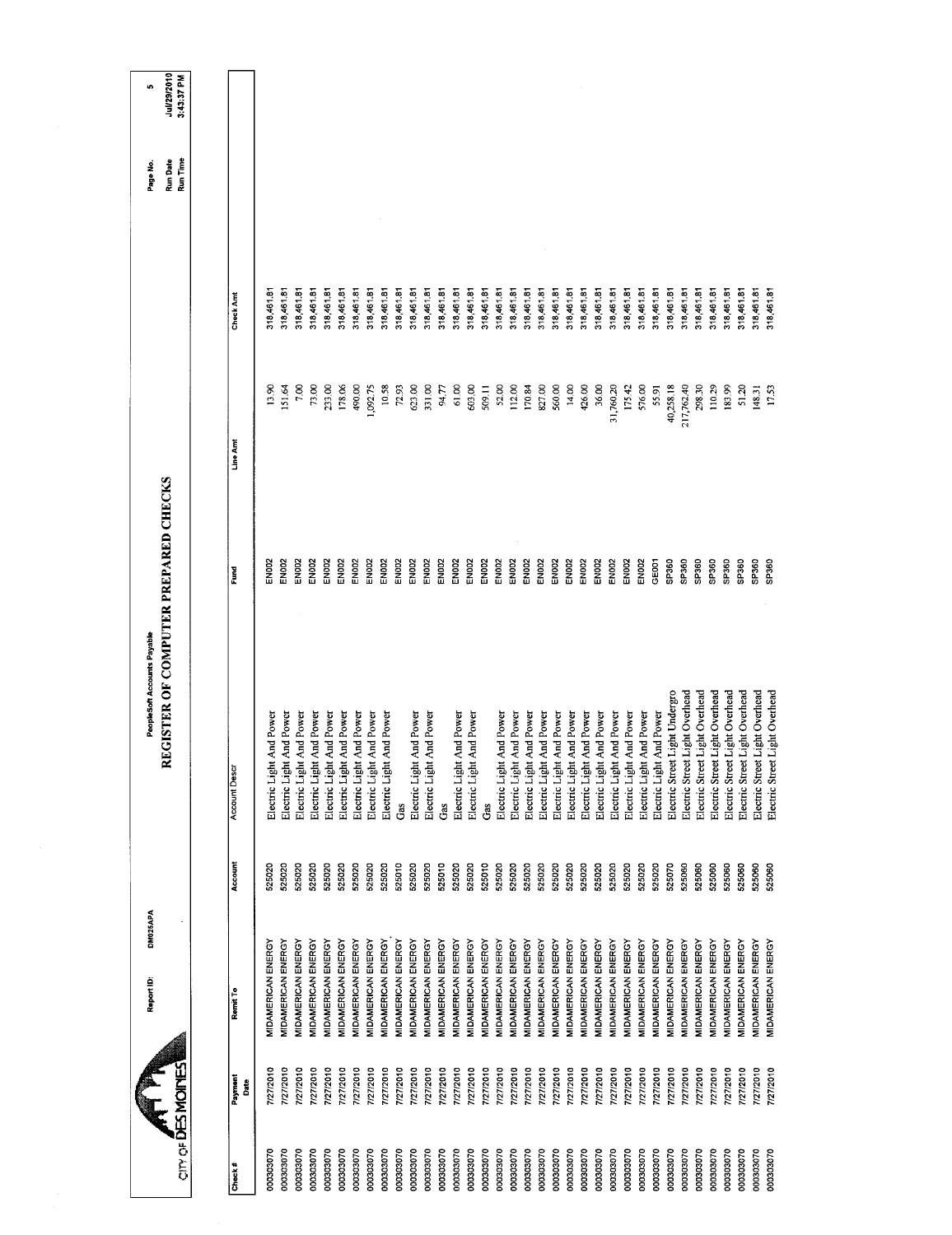|                        |                           | DM025APA<br>Report ID:                          |                  | PeopleSoft Accounts Payable                                      |                   |                  |                          | Page No.             | 40                        |
|------------------------|---------------------------|-------------------------------------------------|------------------|------------------------------------------------------------------|-------------------|------------------|--------------------------|----------------------|---------------------------|
|                        | <b>CITY OF DES MOINES</b> |                                                 |                  | REGISTER OF COMPUTER PREPARED CHECKS                             |                   |                  |                          | Run Time<br>Run Date | Jul/29/2010<br>3:43:37 PM |
| Check#                 | Payment<br>Date           | Remit To                                        | Account          | Account Descr                                                    | Ēund              | Line Amt         | <b>Check Amt</b>         |                      |                           |
| 000303070              | 7/27/2010                 | MIDAMERICAN ENERGY                              | 525060           | Electric Street Light Overhead                                   | SP360             | 17.02            | 318,461.81               |                      |                           |
| 000303070              | 7/27/2010                 | <b>MIDAMERICAN ENERGY</b>                       | 525060           | Electric Street Light Overhead                                   | SP360             | 266.27           | 318,461.81               |                      |                           |
| 000303070              | 7/27/2010                 | MIDAMERICAN ENERGY                              | 525060           | Electric Street Light Overhead                                   | SP360             | 213.83           | 318,461.81               |                      |                           |
| 000303070              | 7/27/2010                 | MIDAMERICAN ENERGY                              | 525060           | Electric Street Light Overhead                                   | <b>GP360</b>      | 251.64           | 318,461.81               |                      |                           |
| 000303070<br>000303070 | 7/27/2010                 | <b>MIDAMERICAN ENERGY</b><br>MIDAMERICAN ENERGY | 525060<br>525060 | Electric Street Light Overhead                                   | SP360<br>SP360    | 198.13<br>203.47 | 318,461.81<br>318,461.81 |                      |                           |
| 000303070              | 7/27/2010<br>7/27/2010    | <b>MIDAMERICAN ENERGY</b>                       | 525060           | Electric Street Light Overhead                                   | SP360             | 79.41            | 318,461.81               |                      |                           |
| 000303070              | 7/27/2010                 | MIDAMERICAN ENERGY                              | 525060           | Electric Street Light Overhead<br>Electric Street Light Overhead | SP <sub>360</sub> | 113.38           | 318,461.81               |                      |                           |
| 000303070              | 7/27/2010                 | MIDAMERICAN ENERGY                              | 525060           | Electric Street Light Overhead                                   | SP <sub>360</sub> | 414.21           | 318,461.81               |                      |                           |
| 000303070              | 7/27/2010                 | <b>MIDAMERICAN ENERGY</b>                       | 525060           | Electric Street Light Overhead                                   | SP360             | 178.06           | 318,461.81               |                      |                           |
| 000303070              | 7/27/2010                 | MIDAMERICAN ENERGY                              | 525060           | Electric Street Light Overhead                                   | SP360             | 226.41           | 318,461.81               |                      |                           |
| 000303070              | 7/27/2010                 | <b>MIDAMERICAN ENERGY</b>                       | 525060           | Electric Street Light Overhead                                   | SP360             | 214.61           | 318,461.81               |                      |                           |
| 000303071              | 7/27/2010                 | NITE OWL PRINTING                               | 523030           | Printing Services Contracts                                      | AG267             | 812.70           | 812.70                   |                      |                           |
| 000303072              | 7/27/2010                 | CAPITAL CITY EQUIPMENT C                        | 532150           | Parts-Machinery & Equip (Non-M                                   | EN002             | 152.00           | 152.00                   |                      |                           |
| 000303073              | 7/27/2010                 | STRAUSS SAFE & LOCK COM                         | 526010           | R&M-Buildings                                                    | <b>EN002</b>      | 76.00            | 76.00                    |                      |                           |
| 000303074              | 7/27/2010                 | CAPITAL SANITARY SUPPLY C                       | 532040           | Cleaning, Janitorial And Sanit                                   | EN002             | 553.80           | 553.80                   |                      |                           |
| 000303075              | 7/27/2010                 | ABC PEST CONTROL                                | 526010           | R&M-Buildings                                                    | AG251             | 2.49             | 211.49                   |                      |                           |
| 000303075              | 7/27/2010                 | ABC PEST CONTROL                                | 526010           | R&M-Buildings                                                    | AG251             | 20,00            | 211.49                   |                      |                           |
| 000303075              | 7/27/2010                 | ABC PEST CONTROL                                | 526010           | R&M-Buildings                                                    | AG251             | 10.49            | 211.49                   |                      |                           |
| 000303075              | 7/27/2010                 | ABC PEST CONTROL                                | 526010           | R&M-Buildings                                                    | AG251             | 5.29             | 211.49                   |                      |                           |
| 00030275               | 7/27/2010                 | ABC PEST CONTROL                                | 526010           | R&M-Buildings                                                    | AG251             | 6.49             | 211.49                   |                      |                           |
| 000303075              | 7/27/2010                 | ABC PEST CONTROL                                | 526010           | R&M-Buildings                                                    | AG251             | 2.49             | 211.49                   |                      |                           |
| 000303075              | 7/27/2010                 | ABC PEST CONTROL<br>ABC PEST CONTROL            | 526010<br>526010 | R&M-Buildings                                                    | AG251<br>AG251    | 4.29             | 211.49<br>211.49         |                      |                           |
| 000303075<br>000303075 | 7/27/2010<br>7/27/2010    | ABC PEST CONTROL                                | 526010           | R&M-Buildings                                                    | AG251             | 7,00<br>5.29     | 211.49                   |                      |                           |
| 00030275               | 7/27/2010                 | ABC PEST CONTROL                                | 526010           | R&M-Buildings<br>R&M-Buildings                                   | AG251             | 5.29             | 211.49                   |                      |                           |
| 000303075              | 7/27/2010                 | ABC PEST CONTROL                                | 527510           | Painting<br>Cleaning And                                         | EN201             | 8.99             | 211.49                   |                      |                           |
| 000303075              | 7/27/2010                 | ABC PEST CONTROL                                | 527510           | 1 Painting<br>Cleaning And                                       | <b>EN201</b>      | 8.99             | 211.49                   |                      |                           |
| 000303075              | 7/27/2010                 | ABC PEST CONTROL                                | 527510           | Painting<br>Cleaning And                                         | EN201             | 4.00             | 211.49                   |                      |                           |
| 000303075              | 7/27/2010                 | ABC PEST CONTROL                                | 527510           | Painting<br>Cleaning And                                         | <b>EN201</b>      | 10.50            | 211.49                   |                      |                           |
| 000303075              | 7/27/2010                 | ABC PEST CONTROL                                | 527510           | Painting<br>Cleaning And                                         | EN201             | 11.50            | 211.49                   |                      |                           |
| 000303075              | 7/27/2010                 | ABC PEST CONTROL                                | 527510           | Painting<br>Cleaning And                                         | GE001             | 8.50             | 211.49                   |                      |                           |
| 000303075              | 7/27/2010                 | ABC PEST CONTROL                                | 527510           | Painting<br>Cleaning And                                         | GE001             | 8.50             | 211.49                   |                      |                           |
| 000303075              | 7/27/2010                 | ABC PEST CONTROL                                | 527510           | Painting<br>Cleaning And                                         | GE <sub>001</sub> | 8.50             | 211.49                   |                      |                           |
| 00030275               | 7/27/2010                 | ABC PEST CONTROL                                | 527510           | Painting<br>Cleaning And                                         | GEOOT             | 47.90            | 211.49                   |                      |                           |
| 000303075              | 7/27/2010                 | ABC PEST CONTROL                                | 527510           | Painting<br>Cleaning And                                         | GE001             | 13.99            | 211.49                   |                      |                           |

 $\label{eq:2} \begin{array}{c} \mathcal{L}_{\text{max}}(\mathbf{r}) \\ \mathcal{L}_{\text{max}}(\mathbf{r}) \\ \mathcal{L}_{\text{max}}(\mathbf{r}) \end{array}$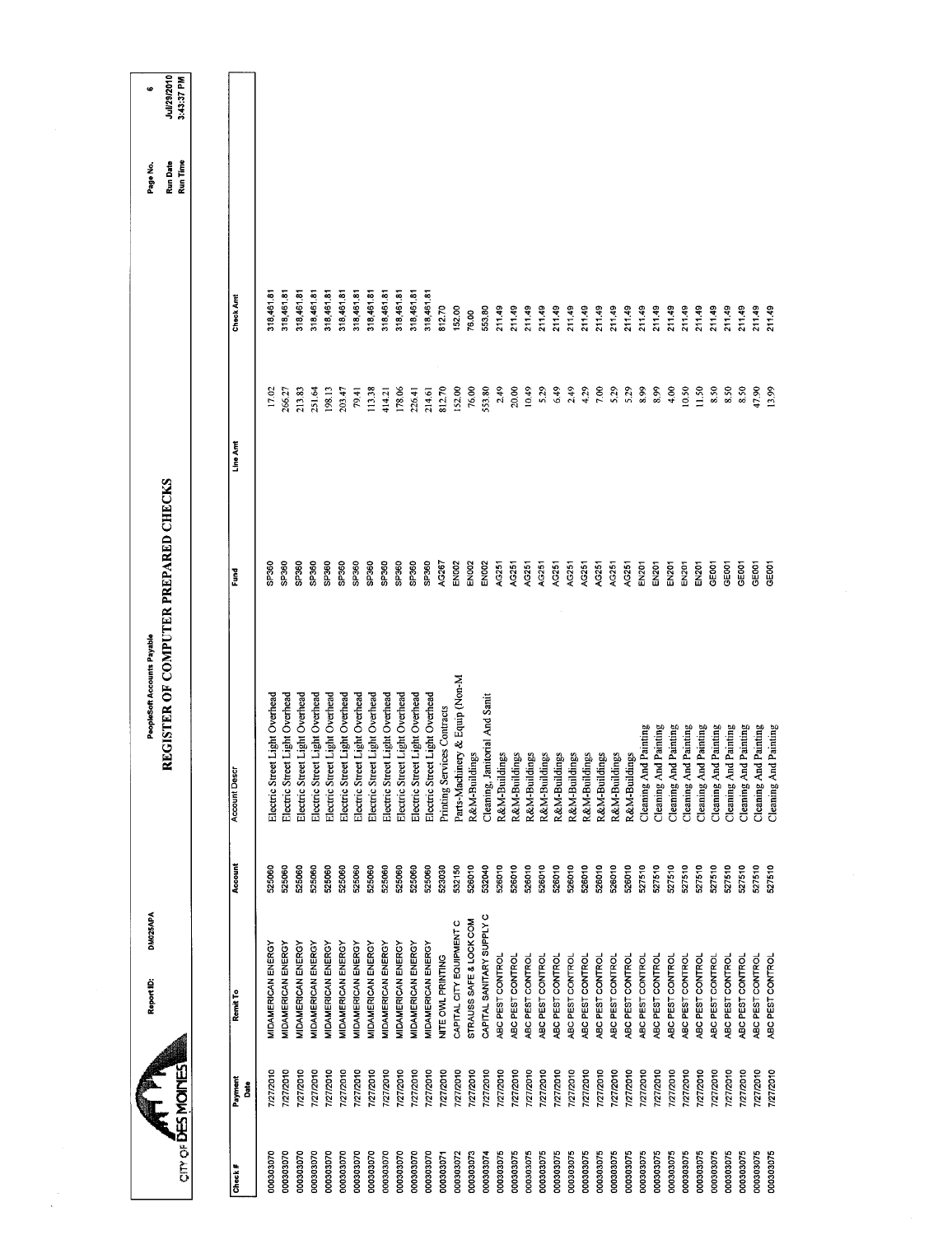| DM025APA<br>Report ID: |                  | REGISTER OF COMPUTER PREPARED CHECKS<br>PeopleSoft Accounts Payable |                                  |                |                      | Run Date<br>Page No. | Jul/29/2010<br>N |
|------------------------|------------------|---------------------------------------------------------------------|----------------------------------|----------------|----------------------|----------------------|------------------|
|                        |                  |                                                                     |                                  |                |                      | Run Time             | 3:43:37 PM       |
|                        | Account          | <b>Account Descr</b>                                                | Fund                             | Line Amt       | Check Amt            |                      |                  |
|                        |                  |                                                                     |                                  |                |                      |                      |                  |
|                        | 527510           | Cleaning And Painting                                               | GE <sub>001</sub><br><b>SO33</b> | 11,00          | 211.49               |                      |                  |
|                        | 521290<br>531026 | Interpreter Service<br>Audio Recordings                             | CP042                            | 312.70<br>9.61 | 1,018.70<br>312.70   |                      |                  |
|                        | 531026           | Audio Recordings                                                    | CP042                            | 14.05          | 1,018.70             |                      |                  |
|                        | 531026           | Audio Recordings                                                    | CP042                            | 31.05          | 1,018.70             |                      |                  |
|                        | 531026           | Audio Recordings                                                    | CP042                            | 15.53          | 1,018.70             |                      |                  |
|                        | 531026           | Audio Recordings                                                    | CP042                            | 11,82          | 1,018.70             |                      |                  |
|                        | 531026<br>531026 | Audio Recordings                                                    | CP042<br>CP042                   | 28.10<br>15.53 | 1,018.70<br>1,018.70 |                      |                  |
|                        | 531026           | Audio Recordings<br>Audio Recordings                                | CP042                            | 166.37         | 1,018.70             |                      |                  |
|                        | 531026           | Audio Recordings                                                    | CP042                            | 62.10          | 1,018.70             |                      |                  |
|                        | 531026           | Audio Recordings                                                    | CP042                            | 39.18          | 1,018.70             |                      |                  |
|                        | 531026           | Audio Recordings                                                    | CP042                            | 14.05          | 1,018.70             |                      |                  |
|                        | 531026           | Audio Recordings                                                    | CP042<br>CP042                   | 25.14          | 1,018.70             |                      |                  |
|                        | 531026<br>531026 | Audio Recordings                                                    | CP042                            | 441.26<br>9.61 | 1,018.70<br>1,018.70 |                      |                  |
|                        | 531026           | Audio Recordings<br>Audio Recordings                                | CP042                            | 52.50          | 1,018.70             |                      |                  |
|                        | 531026           | Audio Recordings                                                    | CP042                            | $22.18$        | 1,018.70             |                      |                  |
|                        | 531026           | Audio Recordings                                                    | CP042                            | 11.09          | 1,018.70             |                      |                  |
|                        | 531026           | Audio Recordings                                                    | CP042                            | 12.57          | 1,018.70             |                      |                  |
|                        | 531026           | Audio Recordings                                                    | CP042                            | 17.74          | 1,018.70             |                      |                  |
|                        | 531026<br>531025 | Audio Recordings                                                    | CP042<br>CP042                   | 19.22<br>20.82 | 1,018.70<br>20.82    |                      |                  |
|                        | 531025           | Books/Print Materials<br>Books/Print Materials                      | CP042                            | 898.20         | 1,265.14             |                      |                  |
|                        | 531025           | Books/Print Materials                                               | CP042                            | 366 94         | 1,265.14             |                      |                  |
|                        | 532190           | Motor Vehicles (Parts And Supp                                      | <b>EN002</b>                     | 20.00          | 441.85               |                      |                  |
|                        | 532190           | es (Parts And Supp<br>Motor Vehicl                                  | <b>EN002</b>                     | 360.85         | 441.85               |                      |                  |
|                        | 532190           | Motor Vehicles (Parts And Supp                                      | EN002                            | 61.00          | 441.85               |                      |                  |
|                        | 532150           | Parts-Machinery & Equip (Non-M                                      | EN002                            | 16.00          | 16.00                |                      |                  |
|                        | 532020           | Asphalt And Asphalt Products                                        | SP360                            | 6,332.00       | 6,332.00             |                      |                  |
|                        | 532050           | Concrete And Clay Products                                          | ENOOO                            | 133.00         | 133.00               |                      |                  |
|                        | 522010           | Contract Carriers                                                   | SP360                            | 259.70         | 496.20               |                      |                  |
|                        | 527040           | Rent-Machinery & Mechanical Eq                                      | SP360                            | 177.00         | 496.20               |                      |                  |
|                        | 527040           | Rent-Machinery & Mechanical Eq                                      | EN000<br>CP042                   | 59.50          | 496.20               |                      |                  |
|                        | 531025<br>532150 | <b>Books/Print Materials</b>                                        | EN051                            | 442.66         | 442.66<br>111.46     |                      |                  |
|                        |                  | Parts-Machinery & Equip (Non-M                                      |                                  | 85,00          |                      |                      |                  |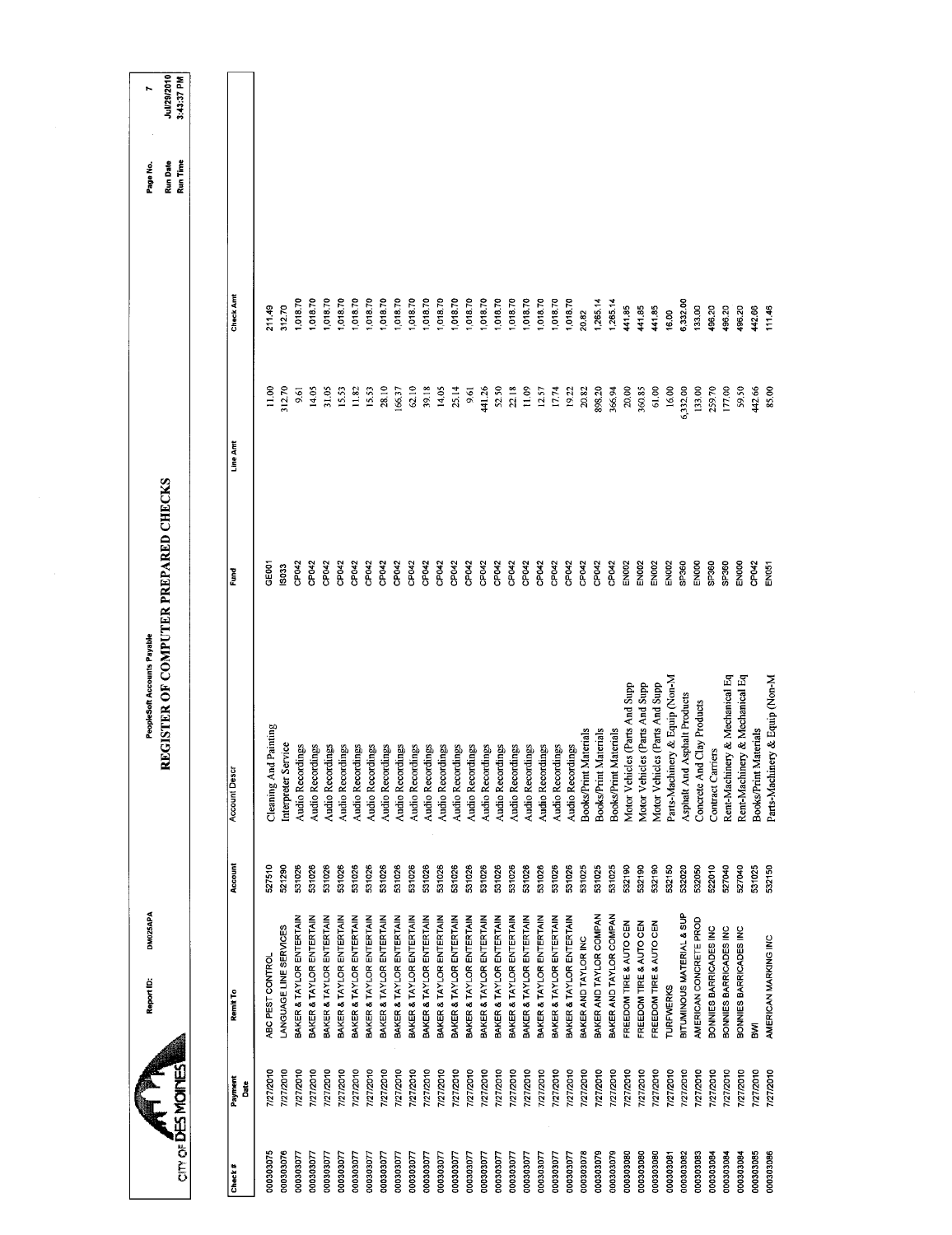|                  |                 | DM025APA<br>Report ID:   |         | PeopleSoft Accounts Payable          |                   |           |           | Page No.             | $\bullet$                 |
|------------------|-----------------|--------------------------|---------|--------------------------------------|-------------------|-----------|-----------|----------------------|---------------------------|
| on or DES MOINES |                 |                          |         | REGISTER OF COMPUTER PREPARED CHECKS |                   |           |           | Run Time<br>Run Date | Jul/29/2010<br>3:43:37 PM |
|                  |                 |                          |         |                                      |                   |           |           |                      |                           |
| Check#           | Payment<br>Date | Remit To                 | Account | Account Desc                         | Ĕ                 | Line Amt  | Check Amt |                      |                           |
| 000303086        | 7/27/2010       | AMERICAN MARKING INC     | 531010  | General Office                       | 329               | 8.00      | 11146     |                      |                           |
| 000303086        | 7/27/2010       | AMERICAN MARKING INC     | 527620  | Miscellaneous Contractual Serv       | <b>GEOO1</b>      | 18.46     | 111.46    |                      |                           |
| 000303087        | 7/27/2010       | ARAMARK UNIFORM SERVIC   | 527090  | Jniforms/Uniform Rental              | $\frac{80}{10}$   | 117.80    | 660.82    |                      |                           |
| 100303087        | 7/27/2010       | ARAMARK UNIFORM SERVIC   | 527090  | Uniforms/Uniform Rental              | <b>SO10</b>       | 138.40    | 660.82    |                      |                           |
| 000303087        | 7/27/2010       | ARAMARK UNIFORM SERVIC   | 527090  | Uniforms/Uniform Rental              | IS010             | 62.11     | 660.82    |                      |                           |
| 00303087         | 7/27/2010       | ARAMARK UNIFORM SERVIC   | 527090  | Uniforms/Uniform Rental              | <b>SO10</b>       | 62.11     | 660.82    |                      |                           |
| 000303087        | 7/27/2010       | ARAMARK UNIFORM SERVIC   | 527090  | Uniforms/Uniform Rental              | AG251             | 15.10     | 660.82    |                      |                           |
| 180602000        | 7/27/2010       | ARAMARK UNIFORM SERVIC   | 527090  | Uniforms/Uniform Rental              | AG251             | 41,40     | 660.82    |                      |                           |
| 780203087        | 7/27/2010       | ARAMARK UNIFORM SERVIC   | 527090  | Uniforms/Uniform Rental              | AG251             | 32.45     | 66082     |                      |                           |
| 000303087        | 7/27/2010       | ARAMARK UNIFORM SERVIC   | 527090  | Uniforms/Uniform Rental              | AG251             | 11.50     | 660.82    |                      |                           |
| 000303087        | 7/27/2010       | ARAMARK UNIFORM SERVIC   | 527090  | Uniforms/Uniform Rental              | AG251             | 34.40     | 660.82    |                      |                           |
| 1806202000       | 7/27/2010       | ARAMARK UNIFORM SERVIC   | 527090  | Uniforms/Uniform Rental              | AG251             | 15.00     | 660.82    |                      |                           |
| 000303087        | 7/27/2010       | ARAMARK UNIFORM SERVIC   | 527090  | Uniforms/Uniform Rental              | AG251             | 62.45     | 660.82    |                      |                           |
| 000303087        | 7/27/2010       | ARAMARK UNIFORM SERVIC   | 527090  | Uniforms/Uniform Rental              | AG251             | 7.40      | 660.82    |                      |                           |
| 000303087        | 7/27/2010       | ARAMARK UNIFORM SERVIC   | 527090  | Uniforms/Uniform Rental              | AG257             | 6.20      | 660.82    |                      |                           |
| 1806030000       | 7/27/2010       | ARAMARK UNIFORM SERVIC   | 527090  | Jniforms/Uniform Rental              | AG251             | 24.75     | 660.82    |                      |                           |
| 180608000        | 7/27/2010       | ARAMARK UNIFORM SERVIC   | 527090  | Uniforms/Uniform Rental              | AG251             | 12.20     | 660.82    |                      |                           |
| 000303087        | 7/27/2010       | ARAMARK UNIFORM SERVIC   | 527090  | Uniforms/Uniform Rental              | AG251             | 5.65      | 660.82    |                      |                           |
| 000303087        | 7/27/2010       | ARAMARK UNIFORM SERVIC   | 527090  | Uniforms/Uniform Rental              | AG251             | 11.90     | 660.82    |                      |                           |
| 000303088        | 7/27/2010       | CAMPBELL SUPPLY          | 532100  | Hardware Items                       | GE001             | 14.55     | 219.55    |                      |                           |
| 000303088        | 7/27/2010       | CAMPBELL SUPPLY          | 532150  | Parts-Machinery & Equip (Non-M       | EN002             | 205.00    | 219.55    |                      |                           |
| 000303089        | 7/27/2010       | COMMUNICATION INNOVATO   | 526160  | R&M Cabling (telephone/Comp)         | EN <sub>002</sub> | 637.00    | 2,266.25  |                      |                           |
| 000303089        | 7/27/2010       | COMMUNICATION INNOVATO   | 526160  | R&M Cabling (telephone/Comp)         | <b>EN002</b>      | 845.25    | 2,266.25  |                      |                           |
| 000303089        | 1/27/2010       | COMMUNICATION INNOVATO   | 526160  | R&M Cabling (telephone/Comp)         | EN002             | 392.00    | 2,266.25  |                      |                           |
| 00303089         | 1/27/2010       | COMMUNICATION INNOVATO   | 526160  | R&M Cabling (telephone/Comp)         | EN002             | 147.00    | 2,266.25  |                      |                           |
| 000303089        | 7/27/2010       | COMMUNICATION INNOVATO   | 526160  | R&M Cabling (telephone/Comp)         | EN002             | 245.00    | 2,266.25  |                      |                           |
| 000303090        | 7/27/2010       | CARPENTER UNIFORM & PRO  | 532250  | Wearing Apparel                      | GE001             | 235.20    | 235.20    |                      |                           |
| 000303091        | 7/27/2010       | DEMCO                    | 532320  | Library Processing Materials         | GE001             | 135.92    | 135.92    |                      |                           |
| 000303092        | 7/27/2010       | CONSTRUCTION & AGGREGA   | 532150  | Parts-Machinery & Equip (Non-M       | EN002             | 78.55     | 78.55     |                      |                           |
| 000303093        | 7/27/2010       | BEELINE AND BLUE         | 523030  | Printing Services Contracts          | GEOOT             | 114.00    | 114.00    |                      |                           |
| 000303094        | 7/27/2010       | DES MOINES IRON & SUPPLY | 532230  | Steel, Iron And Related Metals       | EN <sub>DOZ</sub> | 108.37    | 108.37    |                      |                           |
| 000303095        | 7/27/2010       | DES MOINES AREA REGIONA  | 522060  | Transit System                       | <b>EN078</b>      | 28,160.88 | 28,843.38 |                      |                           |
| 000303095        | 7/27/2010       | DES MOINES AREA REGIONA  | 522060  | Transit System                       | EN078             | 682.50    | 28,843.38 |                      |                           |
| 000303096        | 7/27/2010       | CRYSTAL CLEAR WATER CO   | 532080  | Food                                 | GE001             | 53.10     | 75.20     |                      |                           |
| 000303096        | 7/27/2010       | CRYSTAL CLEAR WATER CO   | 532080  | Food                                 | GE001             | 22.10     | 75.20     |                      |                           |
| 190303097        | 7/27/2010       | DUNN & COMPANY           | 532170  | Minor Equipment And Hand Tools       | <b>GEOOT</b>      | 78.00     | 78.00     |                      |                           |
|                  |                 |                          |         |                                      |                   |           |           |                      |                           |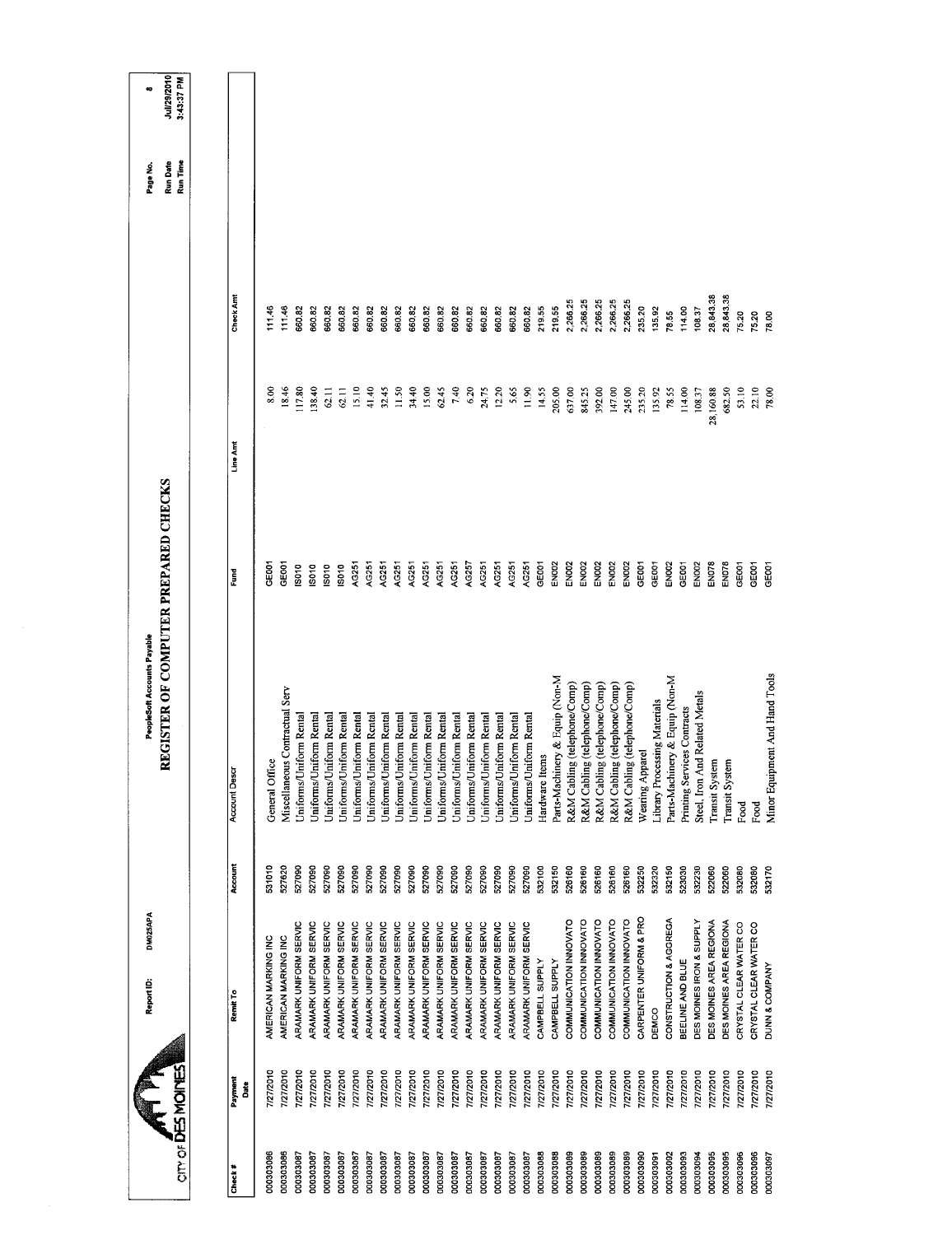|                           | Report ID:           | DM025APA                  |         | REGISTER OF COMPUTER PREPARED CHECKS<br>PeopleSoft Accounts Payable |                   |              |          | Run Date<br>Page No. | Jul/29/2010<br>e |
|---------------------------|----------------------|---------------------------|---------|---------------------------------------------------------------------|-------------------|--------------|----------|----------------------|------------------|
| on of <b>DES MOINES</b>   |                      |                           |         |                                                                     |                   |              |          | Run Time             | 3:43:37 PM       |
|                           |                      |                           |         |                                                                     |                   |              |          |                      |                  |
| Payment<br>Date<br>Check# | Remit To             |                           | Account | <b>Account Descr</b>                                                | Fund              | Line Arrt    | Check Am |                      |                  |
| 7/27/2010<br>000303098    |                      | EBSCO SUBSCRIPTION SERV   | 531028  | Serial Subscriptions                                                | <b>GEOOT</b>      | 98.25        | 98.25    |                      |                  |
| 777/2010<br>000303099     |                      | ELECTRICAL ENGINEERING &  | 532060  | Electrical Supplies And Parts                                       | EN002             | 675.96       | 801.30   |                      |                  |
| 7/27/2010<br>000303099    |                      | ELECTRICAL ENGINEERING    | 532060  | Electrical Supplies And Parts                                       | EN <sub>002</sub> | 734          | 80130    |                      |                  |
| 7/27/2010<br>000303099    |                      | ELECTRICAL ENGINEERING &  | 532060  | Electrical Supplies And Parts                                       | AG251             | 118.00       | 801.30   |                      |                  |
| 7/27/2010<br>000303100    | FEDEX                |                           | 522010  | Contract Carriers                                                   | GE001             | 14.08        | 93.64    |                      |                  |
| 7/27/2010<br>000303100    | FEDEX                |                           | 522010  | Contract Carriers                                                   | ENDOO             | 79.56        | 93.64    |                      |                  |
| 7/27/2010<br>000303101    | <b>FEDEX</b>         |                           | 522010  | Contract Carriers                                                   | GE <sub>001</sub> | 14.04        | 14.04    |                      |                  |
| 7/27/2010<br>000303102    | FISHER SCIENTIFIC CO |                           | 532160  | Medical And Laboratory                                              | AC251             | 43.36        | 1,050.84 |                      |                  |
| 7/27/2010<br>000303102    | FISHER SCIENTIFIC CO |                           | 532160  | Medical And Laboratory                                              | AG251             | 1,007.48     | 1,050.84 |                      |                  |
| 7/27/2010<br>000303103    |                      | "ORMAN FORD - DM SERVIC   | 526010  | R&M-Buildings                                                       | EN002             | 1,896.23     | 5,491.80 |                      |                  |
| 7/27/2010<br>000303103    |                      | FORMAN FORD - DM SERVIC   | 526010  | R&M-Buildings                                                       | <b>EN002</b>      | 2,903.45     | 5,491.80 |                      |                  |
| 7/27/2010<br>000303103    |                      | FORMAN FORD - DM SERVIC   | 526010  | R&M-Buildings                                                       | <b>EN002</b>      | 692.12       | 5,491.80 |                      |                  |
| 7/27/2010<br>000303104    |                      | SUSAN FRYE & ASSOCIATES   | 529430  | Legal Expenses Reimbursable By                                      | SP360             | 163.75       | 163.75   |                      |                  |
| 7/27/2010<br>000303105    | GALE                 |                           | 531025  | <b>Books/Print Materials</b>                                        | CP042             | 1,895.00     | 4,376.80 |                      |                  |
| 7/27/2010<br>000303105    | GALE                 |                           | 531025  | Books/Print Materials                                               | CP042             | 2,481.80     | 4,376.80 |                      |                  |
| 7/27/2010<br>000303106    |                      | GENERAL FIRE & SAFETY EQ  | 526010  | R&M-Buildings                                                       | GE001             | 46.50        | 46.50    |                      |                  |
| 7/27/2010<br>000303107    | GRAINGER INC         |                           | 532150  | Parts-Machinery & Equip (Non-M                                      | EN002             | 35.67        | 139.20   |                      |                  |
| 7/27/2010<br>000303107    | GRAINGER INC         |                           | 532150  | Parts-Machinery & Equip (Non-M                                      | EN002             | 103.53       | 139.20   |                      |                  |
| 7/27/2010<br>000303108    |                      | GRAYBAR ELECTRIC CO INC   | 532060  | Electrical Supplies And Parts                                       | GE001             | <b>52.40</b> | 663.81   |                      |                  |
| 7/27/2010<br>000303108    |                      | GRAYBAR ELECTRIC CO INC   | 532060  | Electrical Supplies And Parts                                       | GE001             | 111.53       | 663.81   |                      |                  |
| 7/27/2010<br>000303108    |                      | GRAYBAR ELECTRIC CO INC   | 532060  | Electrical Supplies And Parts                                       | CE <sub>001</sub> | 8.77         | 663.81   |                      |                  |
| 7/27/2010<br>000303108    |                      | GRAYBAR ELECTRIC CO INC   | 532060  | Electrical Supplies And Parts                                       | GE001             | 14.94        | 663.81   |                      |                  |
| 7/27/2010<br>000303108    |                      | GRAYBAR ELECTRIC CO INC   | 532060  | Electrical Supplies And Parts                                       | GE001             | 109.09       | 663.81   |                      |                  |
| 7/27/2010<br>000303108    |                      | GRAYBAR ELECTRIC CO INC   | 532060  | Electrical Supplies And Parts                                       | CP051             | 49.88        | 663.81   |                      |                  |
| 7/27/2010<br>000303108    |                      | GRAYBAR ELECTRIC CO INC   | 532060  | Electrical Supplies And Parts                                       | CP051             | 16.36        | 663.81   |                      |                  |
| 727/2010<br>000303108     |                      | GRAYBAR ELECTRIC CO INC   | 525140  | Purchase (Non-Revo<br>Tele-Equip                                    | <b>S033</b>       | 30.02        | 663.81   |                      |                  |
| 7/27/2010<br>000303108    |                      | GRAYBAR ELECTRIC CO INC   | 525140  | Purchase (Non-Revo<br>Tele-Equip                                    | IS033             | 85.35        | 663.81   |                      |                  |
| 7/27/2010<br>000303108    |                      | GRAYBAR ELECTRIC CO INC   | 525140  | Purchase (Non-Revo<br>Tele-Equip                                    | IS033             | 103,43       | 663.81   |                      |                  |
| 7772010<br>000303108      |                      | GRAYBAR ELECTRIC CO INC   | 531040  | Computer (Data Processing)                                          | AG251             | 82.04        | 663.81   |                      |                  |
| 7/27/2010<br>000303109    |                      | GREAT AMERICAN OUTDOOR    | 532150  | Parts-Machinery & Equip (Non-M                                      | GEOOT             | 647.73       | 2,476.33 |                      |                  |
| 127/2010<br>000303109     |                      | GREAT AMERICAN OUTDOOR    | 532150  | Parts-Machinery & Equip (Non-M                                      | GEOOT             | 205.26       | 2,476.33 |                      |                  |
| 7/27/2010<br>000303109    |                      | GREAT AMERICAN OUTDOOR    | 532150  | Parts-Machinery & Equip (Non-M                                      | GEOOT             | 250.32       | 2,476.33 |                      |                  |
| 7/27/2010<br>000303109    |                      | GREAT AMERICAN OUTDOOR    | 532150  | Parts-Machinery & Equip (Non-M                                      | GEOOT             | 661.98       | 2,476.33 |                      |                  |
| 7/27/2010<br>000303109    |                      | GREAT AMERICAN OUTDOOR    | 532150  | Parts-Machinery & Equip (Non-M                                      | GE001             | 445,00       | 2,476.33 |                      |                  |
| 7/27/2010<br>000303109    |                      | GREAT AMERICAN OUTDOOR    | 532150  | Parts-Machinery & Equip (Non-M                                      | GE001             | 266.04       | 2,476.33 |                      |                  |
| 7/27/2010<br>000303110    |                      | GRIMES ASPHALT & PAVING C | 532020  | Asphalt And Asphalt Products                                        | <b>C95cdS</b>     | 846.26       | 4,074.72 |                      |                  |
|                           |                      |                           |         |                                                                     |                   |              |          |                      |                  |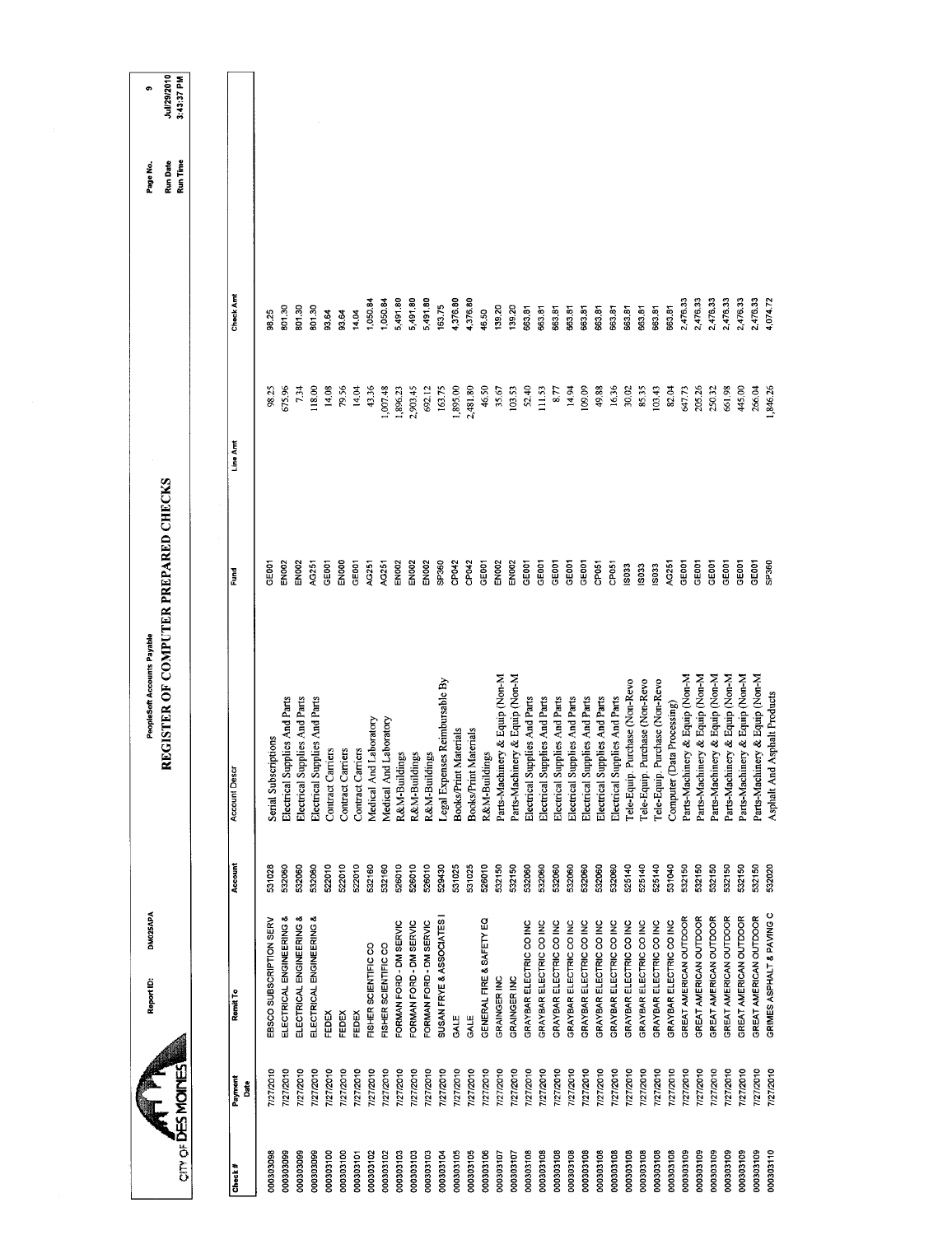|                 |                 | DM025APA<br>Report ID:    |         | PeopleSoft Accounts Payable          |                   |          |           | Page No.                    | \$,                       |
|-----------------|-----------------|---------------------------|---------|--------------------------------------|-------------------|----------|-----------|-----------------------------|---------------------------|
| cm of DESMOINES |                 |                           |         | REGISTER OF COMPUTER PREPARED CHECKS |                   |          |           | <b>Run Date</b><br>Run Time | Jul/29/2010<br>3:43:37 PM |
|                 |                 |                           |         |                                      |                   |          |           |                             |                           |
| Check #         | Payment<br>Date | Remit To                  | Account | Account Descr                        | š                 | Line Amt | Check Am  |                             |                           |
| 000303110       | 7/27/2010       | GRIMES ASPHALT & PAVING C | 532020  | Asphalt Products<br>Asphalt And      | SP360             | 295.58   | 4,074.72  |                             |                           |
| 000303110       | 7/27/2010       | GRIMES ASPHALT & PAVING C | 532020  | Asphalt Products<br>Asphalt And      | SP360             | 932.88   | 4,074.72  |                             |                           |
| 000303111       | 7/27/2010       | HACH COMPANY              | 526110  | R&M-Mechanical Equipment             | AG257             | 181.35   | 181.35    |                             |                           |
| 000303112       | 777/2010        | OWA COMMUNICATIONS NE     | 525170  | Tele-Long Distance (Non-Revolv       | <b>S033</b>       | 262.80   | 5,15585   |                             |                           |
| 000303112       | 7/27/2010       | OWA COMMUNICATIONS NE     | 525185  | Data Circuits                        | <b>SD33</b>       | 4,385.34 | 5,155.85  |                             |                           |
| 000303112       | 7/27/2010       | OWA COMMUNICATIONS NE     | 525170  | Tele-Long Distance (Non-Revolv       | 5033              | 507.71   | 5,155.85  |                             |                           |
| 000303113       | 7/27/2010       | <b>OWA HEALTH SYSTEM</b>  | 522050  | Professional Training                | GE001             | 27.50    | 27.50     |                             |                           |
| 000303114       | 7/27/2010       | MAGING TECHNOLOGIES       | 527140  | Copy Equipment Rental And Expe       | GE001             | 137.65   | 137.65    |                             |                           |
| 000303115       | 7/27/2010       | JIMS JOHNS INC            | 527030  | Kybo Rental                          | EN <sub>201</sub> | 443.00   | 443.00    |                             |                           |
| 000303116       | 7/27/2010       | KRYGER GLASS CO           | 526040  | R&M-Automotive Equipment             | S010              | 205.09   | 205.09    |                             |                           |
| 000303117       | 7/27/2010       | BALDWIN SUPPLY COMPANY    | 532210  | Plumbing, Sewage And Drainage        | AG251             | 527.56   | 527.56    |                             |                           |
| 000303118       | 7/27/2010       | LEGAL COURIERS OF IOWA    | 521035  | ROW Legal & Misc. Costs              | AG267             | 400.00   | 400.00    |                             |                           |
| 000303119       | 7/27/2010       | HB LEISEROWITZ COMPANY    | 531030  | Photographic And Video Supplie       | GE001             | 342.00   | 342.00    |                             |                           |
| 000303120       | 7/27/2010       | LOGAN CONTRACTORS SUP     | 532020  | Asphalt Products<br>Asphalt And      | EN <sub>002</sub> | 477.00   | 477.00    |                             |                           |
| 000303121       | 7/27/2010       | M & M SALES COMPANY       | 526170  | Contracts<br>Maintenance             | EN <sub>00</sub>  | 38.61    | 48.24     |                             |                           |
| 000303121       | 7/27/2010       | M & M SALES COMPANY       | 526170  | Contracts<br>Maintenance             | EN002             | 1.06     | 48.24     |                             |                           |
| 000303121       | 7/27/2010       | M & M SALES COMPANY       | 526170  | Contracts<br>Maintenance             | EN <sub>002</sub> | 8.57     | 48.24     |                             |                           |
| 000303122       | 7/27/2010       | MARSDEN BUILDING MAINT    | 527510  | Cleaning And Painting                | S010              | 473.00   | 473.00    |                             |                           |
| 000303123       | 7/27/2010       | PAETEC                    | 525155  | Telephone Service                    | <b>SO33</b>       | 782.32   | 782.32    |                             |                           |
| 00303124        | 7/27/2010       | MDS RECORDS MANAGEMEN     | 521160  | Outside Data Processing Servic       | GEOOT             | 132.55   | 132.55    |                             |                           |
| 000303125       | 7/27/2010       | METRO WASTE AUTHORITY     | 527680  | Landfill Dump Fees                   | AG251             | 5,578.96 | 15,555.86 |                             |                           |
| 000303125       | 7/27/2010       | METRO WASTE AUTHORITY     | 527680  | Landfill Dump Fees                   | AG251             | 9,976.90 | 15,555.86 |                             |                           |
| 00303126        | 7/27/2010       | MID-STATES SUPPLY CO      | 532150  | Parts-Machinery & Equip (Non-M       | AG251             | 83.14    | 83.14     |                             |                           |
| 000303127       | 7/27/2010       | MIDWEST JANITORIAL SERV   | 532040  | Cleaning, Janitorial And Sanit       | SPO <sub>20</sub> | 376.67   | 376.67    |                             |                           |
| 000303128       | 7/27/2010       | MOMAR INCORPORATED        | 532030  | Chemicals And Gases - Non-Clea       | GEOOT             | 184.13   | 184.13    |                             |                           |
| 000303129       | 7/27/2010       | MOSS BROTHERS INC         | 532150  | Parts-Machinery & Equip (Non-M       | EN002             | 126,91   | 476.54    |                             |                           |
| 000303129       | 1/27/2010       | MOSS BROTHERS INC         | 532150  | Parts-Machinery & Equip (Non-M       | EN <sub>002</sub> | 349.63   | 476.54    |                             |                           |
| 000303130       | 1/27/2010       | MOTOROLAINC               | 532060  | Electrical Supplies And Parts        | <b>S040</b>       | 73.10    | 112.20    |                             |                           |
| 000303130       | 7/27/2010       | MOTOROLA INC              | 532060  | Electrical Supplies And Parts        | IS040             | 39.10    | 112.20    |                             |                           |
| 000303131       | 1/27/2010       | MR LASER                  | 531040  | Computer (Data Processing)           | GEOOT             | 44.95    | 221.95    |                             |                           |
| 000303131       | 7/27/2010       | <b>MRLASER</b>            | 531050  | <b>Copier Supplies</b>               | GE001             | 177.00   | 221.95    |                             |                           |
| 000303132       | 1/27/2010       | NAPA DISTRIBUTION CENTER  | 532150  | Parts-Machinery & Equip (Non-M       | GEOOT             | 38.94    | 41.40     |                             |                           |
| 000303132       | 7/27/2010       | NAPA DISTRIBUTION CENTER  | 532150  | Parts-Machinery & Equip (Non-M       | GEOOT             | 2.46     | 41.40     |                             |                           |
| 000303133       | 7/27/2010       | AMSAN                     | 532040  | Cleaning, Janitorial And Sanit       | EN002             | 1,078.80 | 2,950.56  |                             |                           |
| 000303133       | 7/27/2010       | AMSAN                     | 532040  | Cleaning, Janitorial And Sanit       | EN <sub>002</sub> | 935.88   | 2,950.56  |                             |                           |
| 000303133       | 7/27/2010       | <b>AMSAN</b>              | 532040  | Cleaning, Janitorial And Sanit       | EN <sub>02</sub>  | 935.88   | 2,950.56  |                             |                           |
|                 |                 |                           |         |                                      |                   |          |           |                             |                           |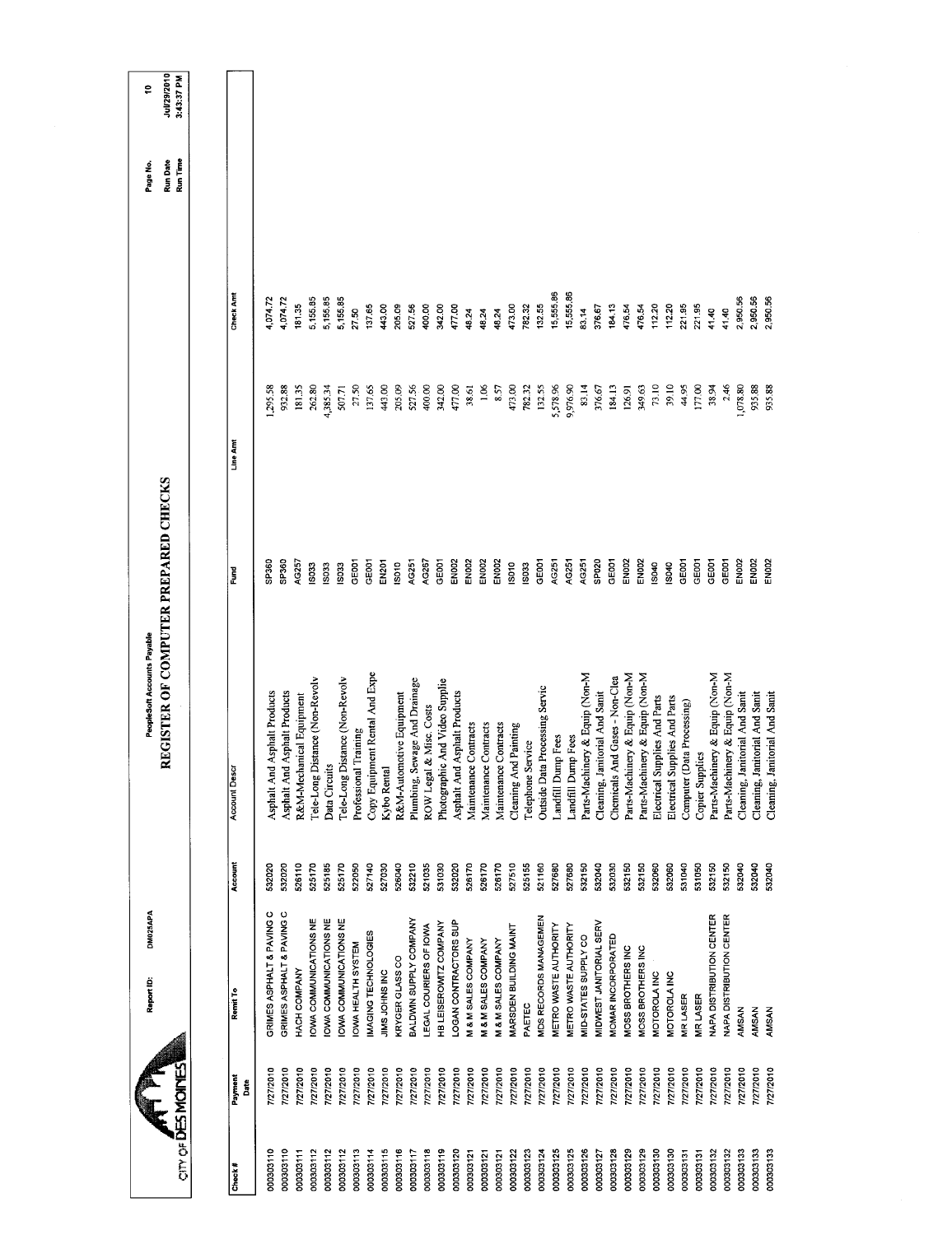| an or <b>DES MOINES</b> |                 | DM025APA<br>Report ID:     |         | REGISTER OF COMPUTER PREPARED CHECKS<br>PeopleSoft Accounts Payable |                   |           |          | <b>Run Date</b><br>Page No. | Jul/29/2010<br>3:43:37 PM<br>٣ |
|-------------------------|-----------------|----------------------------|---------|---------------------------------------------------------------------|-------------------|-----------|----------|-----------------------------|--------------------------------|
|                         |                 |                            |         |                                                                     |                   |           |          | Run Time                    |                                |
|                         |                 |                            |         |                                                                     |                   |           |          |                             |                                |
| Check#                  | Payment<br>Date | Remit To                   | Account | <b>Account Descr</b>                                                | Š                 | Line Amt  | Check Am |                             |                                |
| 000303134               | 7/27/2010       | POLK COUNTY TREASURER      | 521070  | Laboratory                                                          | <b>POSE</b>       | 75.00     | 75.00    |                             |                                |
| 000303135               | 7/27/2010       | POLK COUNTY TREASURER      | 521070  | aboratory                                                           | COSE              | 75.00     | 75.00    |                             |                                |
| 000303136               | 7/27/2010       | POLK COUNTY RECORDER       | 521035  | & Misc. Costs<br>ROW Legal                                          | EN <sub>104</sub> | 34.00     | 34.00    |                             |                                |
| 000303137               | 7/27/2010       | POLK COUNTY RECORDER       | 521035  | ROW Legal & Misc. Costs                                             | <b>EN104</b>      | 63.00     | 63.00    |                             |                                |
| 000303138               | 7/27/2010       | POLK COUNTY RECORDER       | 521035  | ROW Legal & Misc. Costs                                             | AG267             | 196.00    | 196,00   |                             |                                |
| 000303139               | 7/27/2010       | POLK COUNTY RECORDER       | 521035  | ROW Legal & Misc. Costs                                             | AG267             | 118.00    | 118.00   |                             |                                |
| 00303140                | 7/27/2010       | POLK COUNTY RECORDER       | 521035  | ROW Legal & Misc. Costs                                             | 4G267             | 54.00     | 54.00    |                             |                                |
| 000303141               | 7/27/2010       | POLK COUNTY RECORDER       | 521035  | ROW Legal & Misc. Costs                                             | AG267             | 137.00    | 137.00   |                             |                                |
| 000303142               | 7/27/2010       | POLK COUNTY RECORDER       | 521035  | ROW Legal & Misc. Costs                                             | AG267             | 181.00    | 181.00   |                             |                                |
| 000303143               | 7/27/2010       | POLK COUNTY RECORDER       | 521035  | ROW Legal & Misc. Costs                                             | AG267             | 422.00    | 422.00   |                             |                                |
| 000303144               | 7/27/2010       | POLK COUNTY RECORDER       | 521035  | ROW Legal & Misc. Costs                                             | AG267             | 582.00    | 582.00   |                             |                                |
| 000303145               | 7/27/2010       | POOL TECH MIDWEST INC      | 532150  | Parts-Machinery & Equip (Non-M                                      | GEOOT             | 891.95    | 891.95   |                             |                                |
| 000303146               | 7/27/2010       | PRAXAIR DISTRIBUTION INC   | 532030  | Chemicals And Gases - Non-Clea                                      | SP360             | 78.34     | 78.34    |                             |                                |
| 000303147               | 1/27/2010       | ACME TOOLS                 | 532170  | Minor Equipment And Hand Tools                                      | SP360             | 3.59      | 3.59     |                             |                                |
| 000303148               | 7/27/2010       | SCIENCE CENTER OF IOWA     | 521140  | <b>Contracted Recreation Services</b>                               | ET901             | 539.00    | 539.00   |                             |                                |
| 000303149               | 7/27/2010       | <b>SECURITY LOCKSMITHS</b> | 526090  | R&M-Miscellaneous Equipment Or                                      | GEOOT             | 81.00     | 403.00   |                             |                                |
| 000303149               | 7/27/2010       | SECURITY LOCKSMITHS        | 526090  | R&M-Miscellaneous Equipment Or                                      | <b>GEOOT</b>      | 58.00     | 403.00   |                             |                                |
| 000303149               | 7/27/2010       | SECURITY LOCKSMITHS        | 526090  | R&M-Miscellaneous Equipment Or                                      | GE001             | 58.00     | 403.00   |                             |                                |
| 000303149               | 7/27/2010       | SECURITY LOCKSMITHS        | 526090  | R&M-Miscellaneous Equipment Or                                      | GE001             | 40.00     | 403.00   |                             |                                |
| 00303149                | 7/27/2010       | SECURITY LOCKSMITHS        | 526090  | R&M-Miscellaneous Equipment Or                                      | GE001             | 58.00     | 403.00   |                             |                                |
| 000303149               | 7/27/2010       | SECURITY LOCKSMITHS        | 526090  | R&M-Miscellaneous Equipment Or                                      | GEOOT             | 50.00     | 403.00   |                             |                                |
| 000303149               | 7/27/2010       | SECURITY LOCKSMITHS        | 526090  | R&M-Miscellaneous Equipment Or                                      | <b>GEOOT</b>      | 58.00     | 403.00   |                             |                                |
| 061503030               | 7/27/2010       | SENECA COMPANIES           | 526030  | R&M-Fixed Plant Equipment                                           | <b>EN002</b>      | 136.20    | 1,156.76 |                             |                                |
| 000303150               | 7/27/2010       | SENECA COMPANIES           | 526040  | R&M-Automotive Equipment                                            | <b>SO10</b>       | 617.95    | 1,156.76 |                             |                                |
| 000303150               | 7/27/2010       | SENECA COMPANIES           | 526040  | R&M-Automotive Equipment                                            | <b>SO10</b>       | 237.00    | 1,156.76 |                             |                                |
| 000303150               | 7/27/2010       | SENECA COMPANIES           | 526040  | R&M-Automotive Equipment                                            | IS010             | 165.61    | 1,156.76 |                             |                                |
| 000303151               | 7/27/2010       | SPECIALIZED WHOLESALE A    | 532180  | Motor Vehicles (Fuels And Lubr                                      | IS010             | 150.00    | 450.00   |                             |                                |
| 000303151               | 7772010         | SPECIALIZED WHOLESALE A    | 532180  | Motor Vehicles (Fuels And Lubr                                      | S010              | 150.00    | 450,00   |                             |                                |
| 000303151               | 7/27/2010       | SPECIALIZED WHOLESALE A    | 532180  | Motor Vehicles (Fuels And Lubr                                      | IS010             | 150,00    | 450.00   |                             |                                |
| 000303152               | 7/27/2010       | SPRAYER SPECIALTIES INC    | 532150  | Parts-Machinery & Equip (Non-M                                      | EN <sub>002</sub> | 86.40     | 322.19   |                             |                                |
| 000303152               | 7/27/2010       | SPRAYER SPECIALTIES INC    | 532150  | Parts-Machinery & Equip (Non-M                                      | EN002             | $-172.21$ | 322.19   |                             |                                |
| 000303152               | 7/27/2010       | SPRAYER SPECIALTIES INC    | 532150  | Parts-Machinery & Equip (Non-M                                      | EN <sub>002</sub> | 408.00    | 322.19   |                             |                                |
| 000303153               | 1/27/2010       | <b>SPRINT</b>              | 525185  | Data Circuits                                                       | <b>SO33</b>       | 1,343.36  | 1,343.36 |                             |                                |
| 000303154               | 7/27/2010       | STAR EQUIPMENT LTD         | 532150  | Parts-Machinery & Equip (Non-M                                      | EN <sub>002</sub> | 198.96    | 220.95   |                             |                                |
| 000303154               | 7/27/2010       | STAR EQUIPMENT LTD         | 532150  | Parts-Machinery & Equip (Non-M                                      | <b>ENDOZ</b>      | 21.99     | 220.95   |                             |                                |
| 000303155               | 127/2010        | SWIMMING POOL SUPPLY CO    | 532150  | Parts-Machinery & Equip (Non-M                                      | <b>GEOOT</b>      | 166.80    | 166.80   |                             |                                |
|                         |                 |                            |         |                                                                     |                   |           |          |                             |                                |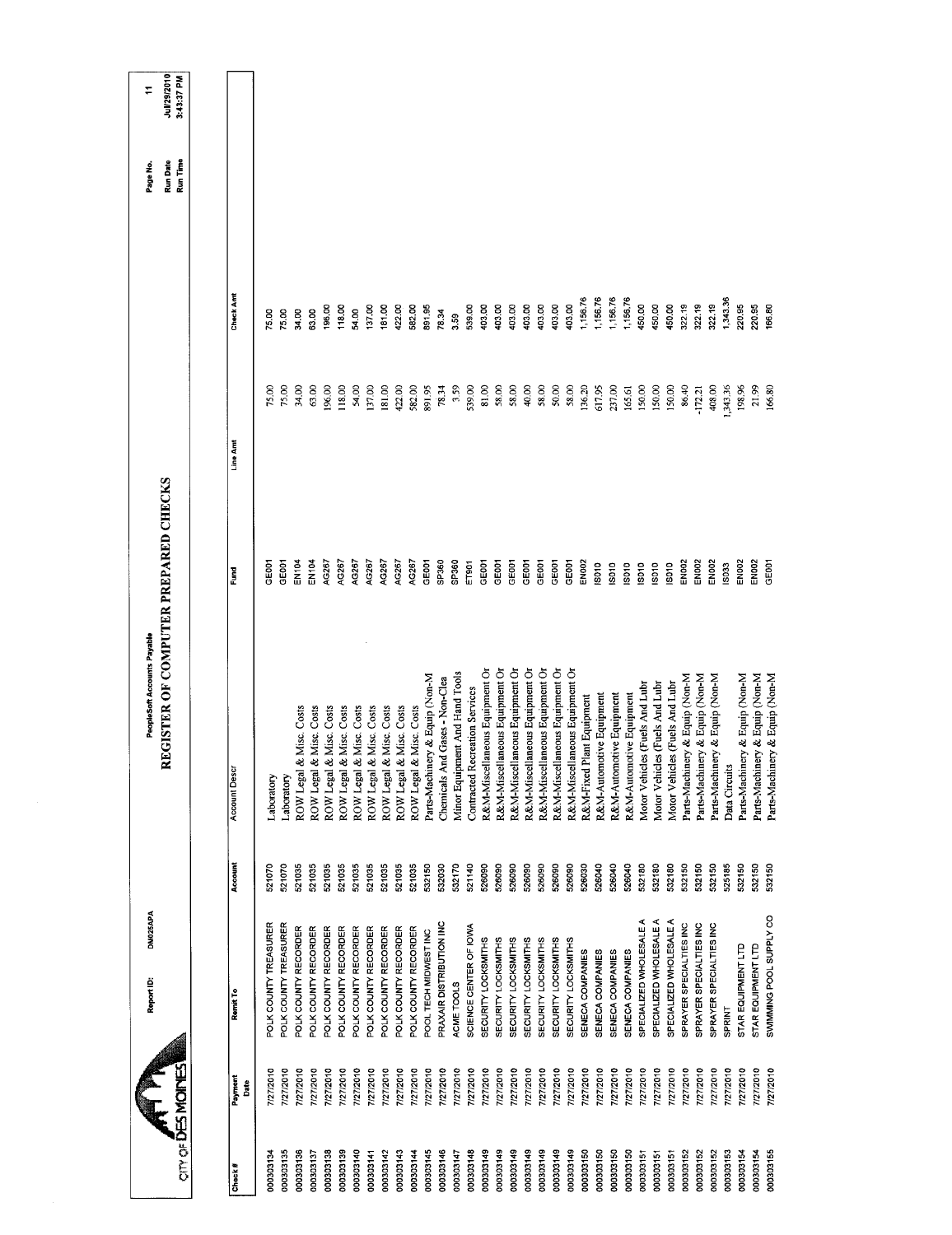| Report ID:                                         |                  |                                                                                |                            |                 |                      |                                  |                                |
|----------------------------------------------------|------------------|--------------------------------------------------------------------------------|----------------------------|-----------------|----------------------|----------------------------------|--------------------------------|
| DM025APA                                           |                  | <b>EGISTER OF COMPUTER PREPARED CHECKS</b><br>PeopleSoft Accounts Payable<br>≃ |                            |                 |                      | Run Date<br>Run Time<br>Page No. | Jul/29/2010<br>3:43:37 PM<br>2 |
|                                                    | Account          | <b>Account Descr</b>                                                           | Ě                          | Line Amt        | Check Am             |                                  |                                |
| THOMPSON PUBLISHING GR                             | 531025           | <b>Books/Print Materials</b>                                                   | GE00                       | 128.50          | 128.50               |                                  |                                |
| TOMPKINS INDUSTRIES INC                            | 532150           | Parts-Machinery & Equip (Non-M                                                 | EN <sub>002</sub>          | 109.67          | 212.46               |                                  |                                |
| TOMPKINS INDUSTRIES INC                            | 532150           | Parts-Machinery & Equip (Non-M                                                 | EN <sub>002</sub>          | 27.56           | 212.46               |                                  |                                |
| <b>COMPKINS INDUSTRIES INC</b>                     | 532150           | Parts-Machinery & Equip (Non-M                                                 | EN002                      | 52.42           | 212.46               |                                  |                                |
| TOMPKINS INDUSTRIES INC                            | 532150           | Parts-Machinery & Equip (Non-M                                                 | <b>EN002</b>               | 16.43           | 212.46               |                                  |                                |
| TOMPKINS INDUSTRIES INC                            | 532150           | Parts-Machinery & Equip (Non-M                                                 | EN002<br>EN002             | 16.43           | 212.46<br>212.46     |                                  |                                |
| TRANS-IOWA EQUIPMENT CO<br>TOMPKINS INDUSTRIES INC | 532150<br>532150 | Parts-Machinery & Equip (Non-M<br>Parts-Machinery & Equip (Non-M               | <b>EN002</b>               | 48.59<br>45.07  | 48.59                |                                  |                                |
|                                                    | 532150           | Parts-Machinery & Equip (Non-M                                                 | EN002                      | 353.61          | 691.50               |                                  |                                |
| MTI DISTRIBUTING<br>MTI DISTRIBUTING               | 532150           | Parts-Machinery & Equip (Non-M                                                 | <b>EN002</b>               | 293.95          | 691.50               |                                  |                                |
| MTI DISTRIBUTING                                   | 532010           | Agricultural And Horticultural                                                 | <b>EN002</b>               | 43.94           | 691.50               |                                  |                                |
| TRUE VALUE HARDWARE                                | 532100           | Hardware Items                                                                 | AG257<br>AG251             | 25.51           | 25.51                |                                  |                                |
|                                                    | 525155<br>525155 | Telephone Service                                                              | IS033                      | 556.64<br>94.12 | 1,453.54<br>1,453.54 |                                  |                                |
|                                                    | 525155           | <b>Telephone Service</b><br>Telephone Service                                  | ISO33                      | 374.88          | 1,453.54             |                                  |                                |
|                                                    | 525155           | Telephone Service                                                              | IS033                      | 87.58           | 1,453.54             |                                  |                                |
|                                                    | 525155           | Telephone Service                                                              | <b>ISO33</b>               | 340.32          | 1,453.54             |                                  |                                |
| <b>VWR INTERNATIONAL</b>                           | 532160           | Medical And Laboratory                                                         | AG251                      | 55.64           | 55.64                |                                  |                                |
| VAN METER INDUSTRIAL INC                           | 532060           | Electrical Supplies And Parts                                                  | AG251                      | 238.50          | 238.50               |                                  |                                |
|                                                    | 532150<br>532150 | Parts-Machinery & Equip (Non-M<br>Parts-Machinery & Equip (Non-M               | AG251<br>AG251             | 10.43<br>337.71 | 348.14<br>348.14     |                                  |                                |
| AIRGAS NORTH CENTRAL                               | 527040           | Rent-Machinery & Mechanical Eq                                                 | EN002                      | 10.97           | 252.17               |                                  |                                |
| AIRGAS NORTH CENTRAL                               | 527040           | Rent-Machinery & Mechanical Eq                                                 | EN002                      | 14.40           | 25217                |                                  |                                |
| AIRGAS NORTH CENTRAL                               | 527040           | Rent-Machinery & Mechanical Eq                                                 | <b>EN002</b>               | 226.80          | 252.17               |                                  |                                |
| <b>MARTIN MARIETTA MATERIAL</b>                    | 532050           | Concrete And Clay Products                                                     | ENOOD                      | 1,299.95        | 2,487.81             |                                  |                                |
| MARTIN MARIETTA MATERIAL                           | 532050           | Concrete And Clay Products                                                     | ENOOD                      | 1,187.86        | 2,487.81             |                                  |                                |
| OWA ROOFING COMPANY                                | 526010           | R&M-Buildings                                                                  | CP034                      | 1,812.50        | 1,812.50             |                                  |                                |
| SIEMENS BUILDING TECHNOL                           | 532150           | Parts-Machinery & Equip (Non-M                                                 | <b>EN002</b>               | 155.84          | 155.84               |                                  |                                |
| MURPHY TRACTOR & EQUIP                             | 532150           | Parts-Machinery & Equip (Non-M                                                 | <b>EN002</b>               | 44.75           | 44.75                |                                  |                                |
| NORTHLAND PRODUCTS CO                              | 532130           | Lubricants (Non-Motor Vehicle)                                                 | EN002                      | 206.90          | 206.90               |                                  |                                |
| BAKER AND TAYLOR ACCT L                            | 531025           | <b>Books/Print Materials</b>                                                   | CP042                      | $-22.38$        | 863.35               |                                  |                                |
| BAKER AND TAYLOR ACCT L                            | 531025           | Books/Print Materials                                                          | CP042                      | $-35,95$        | 86335                |                                  |                                |
| BAKER AND TAYLOR ACCT L                            | 531025           | Books/Print Materials                                                          | CP <sub>042</sub>          | 175.42          | 863.35               |                                  |                                |
| BAKER AND TAYLOR ACCT L                            | 531025           | Books/Print Materials                                                          | CP042<br>GE <sub>001</sub> | 746.26          | 863.35<br>284.48     |                                  |                                |
| STARCH AND UNIVERSITY WE                           | 521040           | Health                                                                         |                            | 225.10          |                      |                                  |                                |

 $\sim 10^7$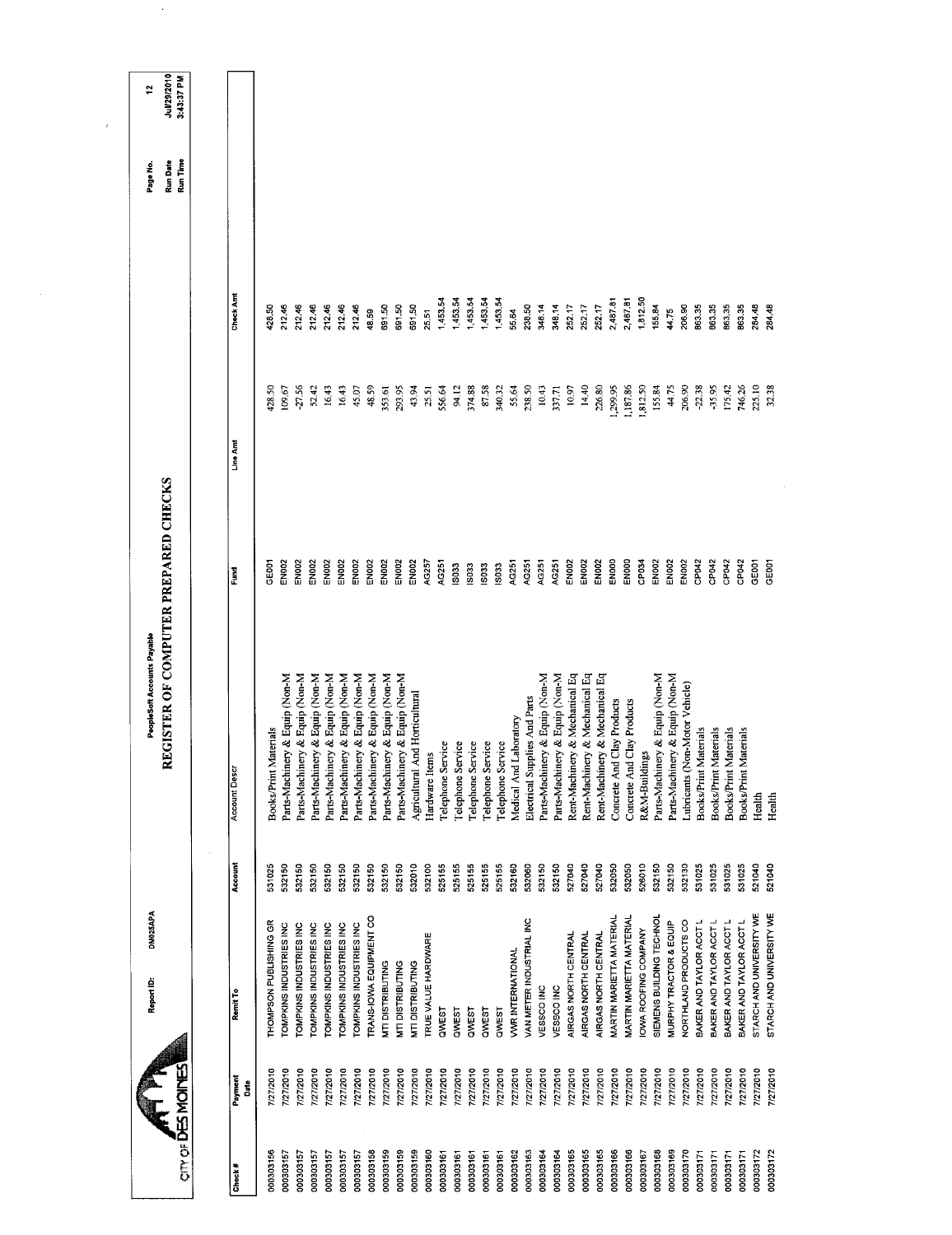|                          |                 | <b>DM025APA</b><br>Report ID: |         | REGISTER OF COMPUTER PREPARED CHECKS<br>PeopleSoft Accounts Payable |                   |           |           | Run Date<br>Page No. | Jul/29/2010<br>g |
|--------------------------|-----------------|-------------------------------|---------|---------------------------------------------------------------------|-------------------|-----------|-----------|----------------------|------------------|
| <b>OTH OF DES MOINES</b> |                 |                               |         |                                                                     |                   |           |           | Run Time             | 3:43:37 PM       |
|                          |                 |                               |         |                                                                     |                   |           |           |                      |                  |
| Check#                   | Payment<br>Date | Remit To                      | Account | Account Descr                                                       | Ĕ                 | Line Am   | Check Am  |                      |                  |
| 000303172                | 7/27/2010       | STARCH AND UNIVERSITY WE      | 521040  | Health                                                              | GEOOT             | 27.00     | 284.48    |                      |                  |
| 000303173                | 7/27/2010       | INGRAM LIBRARY SERVICES       | 531025  | Books/Print Materials                                               | CP042             | 4.19      | 2,062.26  |                      |                  |
| 000303173                | 7/27/2010       | INGRAM LIBRARY SERVICES       | 531025  | Books/Print Materials                                               | CP042             | 526.38    | 2,062.26  |                      |                  |
| 000303173                | 7/27/2010       | INGRAM LIBRARY SERVICES       | 531025  | Books/Print Materials                                               | CP042             | 531.69    | 2,062.26  |                      |                  |
| 000303174                | 7/27/2010       | <b>OFFICEMAX</b>              | 531010  | General Office                                                      | GE001             | 196.40    | 2,531.25  |                      |                  |
| 000303174                | 7/27/2010       | <b>OFFICEMAX</b>              | 531040  | Computer (Data Processing)                                          | SP875             | 762.37    | 2,531.25  |                      |                  |
| 000303174                | 7/27/2010       | <b>OFFICEMAX</b>              | 531010  | General Office                                                      | GE <sub>001</sub> | 68.36     | 2,531.25  |                      |                  |
| 000303174                | 7/27/2010       | <b>OFFICEMAX</b>              | 531010  | General Office                                                      | EN002             | 45.60     | 2,531.25  |                      |                  |
| 000303174                | 7/27/2010       | <b>OFFICEMAX</b>              | 531010  | $\bullet$<br>General Offic                                          | SP <sub>020</sub> | 159.46    | 2,531.25  |                      |                  |
| 000303174                | 7/27/2010       | <b>OFFICEMAX</b>              | 531010  | General Office                                                      | IS010             | 511.41    | 2,531.25  |                      |                  |
| 000303174                | 7/27/2010       | OFFICEMAX                     | 531010  | General Office                                                      | IS010             | 112.53    | 2,531.25  |                      |                  |
| 000303174                | 7/27/2010       | <b>OFFICEMAX</b>              | 531010  | General Office                                                      | GE005             | 16.48     | 2,531.25  |                      |                  |
| 000303174                | 7/27/2010       | <b>OFFICEMAX</b>              | 531010  | General Office                                                      | GE001             | 346.47    | 2,531.25  |                      |                  |
| 000303174                | 7/27/2010       | <b>OFFICEMAX</b>              | 531010  | General Office                                                      | GE001             | 19.92     | 2,531.25  |                      |                  |
| 000303174                | 7/27/2010       | <b>OFFICEMAX</b>              | 531010  | General Office                                                      | GE001             | 59.79     | 2,531.25  |                      |                  |
| 000303174                | 7/27/2010       | <b>OFFICEMAX</b>              | 531010  | General Office                                                      | SP033             | 138.78    | 2,53125   |                      |                  |
| 000303174                | 7/27/2010       | <b>OFFICEMAX</b>              | 531010  | General Office                                                      | GE001             | 8.74      | 2,531.25  |                      |                  |
| 000303174                | 7/27/2010       | <b>OFFICEMAX</b>              | 531010  | General Office                                                      | GE001             | 65.02     | 2,531.25  |                      |                  |
| 000303174                | 7/27/2010       | <b>OFFICEMAX</b>              | 531010  | General Office                                                      | GE001             | 19.92     | 2,53125   |                      |                  |
| 000303175                | 7/27/2010       | ROCKMOUNT RESEARCH & A        | 532230  | Steel, Iron And Related Metals                                      | EN002             | 671.11    | 671.11    |                      |                  |
| 000303176                | 7/27/2010       | HAZARDOUS WASTE MANAG         | 527630  | Clean - Up \ Site Improvements                                      | <b>EN002</b>      | 470.00    | 470.00    |                      |                  |
| 000303177                | 7/27/2010       | DATA POWER TECHNOLOGY C       | 532060  | Electrical Supplies And Parts                                       | CP034             | 999.00    | 999.00    |                      |                  |
| 000303178                | 7/27/2010       | IOWA WORKFORCE DEVELO         | 524070  | Unemployment Compensation Paym                                      | SP451             | 50,332.92 | 50,332.92 |                      |                  |
| 000303179                | 7/27/2010       | MEDIACOM COMMUNICATON         | 525040  | <b>Cablevision Services</b>                                         | EN002             | 366.01    | 366.01    |                      |                  |
| 000303180                | 7/27/2010       | ACADEMY TROPHIES              | 532250  | Wearing Apparel                                                     | GE001             | 488.00    | 588.00    |                      |                  |
| 000303180                | 7/27/2010       | ACADEMY TROPHIES              | 532220  | Sports And Athletic Equipment                                       | GEOOT             | 100.00    | 588.00    |                      |                  |
| 000303181                | 7/27/2010       | ADVENTURE LIGHTING            | 532060  | Electrical Supplies And Parts                                       | EN002             | 411.40    | 2,019.36  |                      |                  |
| 000303181                | 7/27/2010       | ADVENTURE LIGHTING            | 532060  | Electrical Supplies And Parts                                       | <b>EN002</b>      | 729.66    | 2,019.36  |                      |                  |
| 000303181                | 7/27/2010       | ADVENTURE LIGHTING            | 532060  | Electrical Supplies And Parts                                       | <b>EN002</b>      | 650.00    | 2,019.36  |                      |                  |
| 000303181                | 7/27/2010       | ADVENTURE LIGHTING            | 532060  | Electrical Supplies And Parts                                       | <b>EN002</b>      | 228.30    | 2,019.36  |                      |                  |
| 000303182                | 7/27/2010       | AFFORDABLE ALTERNATIVE        | 532320  | Library Processing Materials                                        | GE001             | 279.35    | 279.35    |                      |                  |
| 000303183                | 7/27/2010       | IN THE BAG                    | 532080  | Food                                                                | GE001             | 186.80    | 186,80    |                      |                  |
| 000303184                | 7/27/2010       | FRONT RANGE SOLUTIONS         | 526120  | R&M-Data Processing Software                                        | GE001             | 39,160.30 | 39,160.30 |                      |                  |
| 000303185                | 7772010         | BELLA BAGNO INC               | 532150  | Parts-Machinery & Equip (Non-M                                      | EN002             | 16,632.00 | 16,632.00 |                      |                  |
| 000303186                | 7/27/2010       | RECORDED BOOKS INC            | 531026  | Audio Recordings                                                    | SP875             | 507.60    | 742.05    |                      |                  |
| 000303186                | 7/27/2010       | RECORDED BOOKS INC            | 531026  | Audio Recordings                                                    | <b>SP875</b>      | 213.60    | 742.05    |                      |                  |
|                          |                 |                               |         |                                                                     |                   |           |           |                      |                  |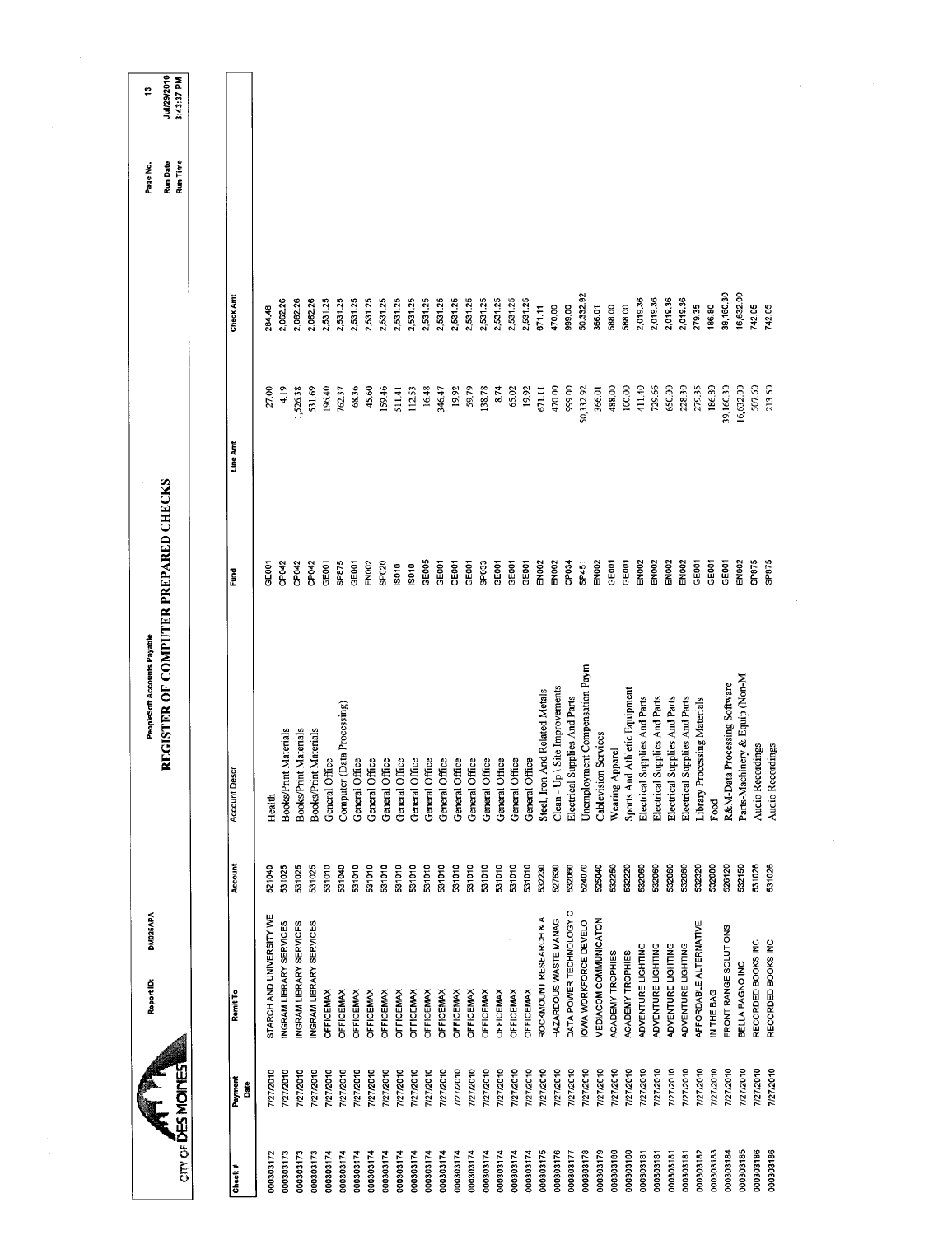|                          |         | REGISTER OF COMPUTER PREPARED CHECKS |                    |          |               | Run Date | Jul/29/2010 |
|--------------------------|---------|--------------------------------------|--------------------|----------|---------------|----------|-------------|
|                          |         |                                      |                    |          |               | Run Time | 3:43:37 PM  |
|                          |         |                                      |                    |          |               |          |             |
| Remit To                 | Account | <b>Account Descr</b>                 | Fund               | Line Amt | Check Amt     |          |             |
| RECORDED BOOKS INC       | 531026  | Audio Recordings                     | SP875              | 20.85    | 742 05        |          |             |
| PUSH PEDAL PULL          | 526090  | R&M-Miscellaneous Equipment Or       | GE001              | 05.00    | 105.00        |          |             |
| ROGERS AUTOMATED ENTR    | 526010  | R&M-Buildings                        | EN002              | 79.00    | 79.00         |          |             |
| PORTER HARDWARE DO-IT C  | 532110  | Household And Institutional          | GE001              | 48.88    | 48.88         |          |             |
| THE HOME DEPOT (SE 14TH) | 532140  | Lumber, Wood Products And Insu       | SP360              | 89.44    | 1,137.03      |          |             |
| THE HOME DEPOT (SE 14TH) | 532140  | Lumber, Wood Products And Insu       | SP360              | 28.80    | 1,137.03      |          |             |
| THE HOME DEPOT (SE 14TH) | 532150  | Parts-Machinery & Equip (Non-M       | SP360              | 38.94    | 1,137.03      |          |             |
| THE HOME DEPOT (SE 14TH) | 532140  | Lumber, Wood Products And Insu       | AG251              | 209.22   | 1,137.03      |          |             |
| THE HOME DEPOT (SE 14TH) | 532140  | Lumber, Wood Products And Insu       | CP034              | 52.87    | 1,137.03      |          |             |
| THE HOME DEPOT (SE 14TH) | 532140  | Lumber, Wood Products And Insu       | CP <sub>034</sub>  | 11.49    | 1,137.03      |          |             |
| THE HOME DEPOT (SE 14TH) | 532100  | Hardware Items                       | GE001              | 88.31    | 1,137.03      |          |             |
| THE HOME DEPOT (SE 14TH) | 532040  | Cleaning, Janitorial And Sanit       | EN <sub>00</sub>   | 0.88     | 1,137.03      |          |             |
| THE HOME DEPOT (SE 14TH) | 532140  | Lumber, Wood Products And Insu       | ENOO               | 125.77   | 1,137.03      |          |             |
| THE HOME DEPOT (SE 14TH) | 532140  | Lumber, Wood Products And Insu       | EN002              | 32.84    | 1,137.03      |          |             |
| THE HOME DEPOT (SE 14TH) | 532040  | Cleaning, Janitorial And Sanit       | EN <sub>002</sub>  | 70.60    | 1,137.03      |          |             |
| THE HOME DEPOT (SE 14TH) | 532100  | Hardware Items                       | GEOOT              | 5.97     | 1,137.03      |          |             |
| THE HOME DEPOT (SE 14TH) | 532100  | Hardware Items                       | GEOOT              | 64.71    | 1,137.03      |          |             |
| THE HOME DEPOT (SE 14TH) | 532170  | Minor Equipment And Hand Tools       | EN <sub>151</sub>  | 29.91    | 1,13703       |          |             |
| THE HOME DEPOT (SE 14TH) | 532170  | Minor Equipment And Hand Tools       | EN <sub>151</sub>  | 19.94    | 1,137.03      |          |             |
| THE HOME DEPOT (SE 14TH) | 532140  | Lumber, Wood Products And Insu       | ENOOO              | 211.12   | 1,137.03      |          |             |
| THE HOME DEPOT (SE 14TH) | 532140  | Lumber, Wood Products And Insu       | ENDOO              | 56.22    | 1,137.03      |          |             |
| AUDIO EDITIONS           | 531026  | Audio Recordings                     | SP875              | 8.00     | $\frac{8}{3}$ |          |             |
| VETTER EQUIPMENT CO      | 532150  | Parts-Machinery & Equip (Non-M       | EN002              | 38.70    | 38.70         |          |             |
| AAA AWARDS & EMBROIDER   | 521020  | Consultants And Professional S       | SP842              | 47.50    | 47.50         |          |             |
| MID IOWA FOUNTAIN SERVIC | 526010  | R&M-Buildings                        | EN <sub>00</sub> 2 | 440.00   | 440.00        |          |             |
| EJ WARD INC              | 532100  | Hardware Items                       | S010               | 576.64   | 576.64        |          |             |
| UNITED RENTALS           | 527040  | Rent-Machinery & Mechanical Eq       | ENDOO              | 615.92   | 1,330.20      |          |             |
| <b>JNITED RENTALS</b>    | 527040  | Rent-Machinery & Mechanical Eq       | ENOOD              | 714.28   | 1,330,20      |          |             |
| KONE INC                 | 526170  | Maintenance Contracts                | EN <sub>002</sub>  | 4,828.05 | 4,828.05      |          |             |
| CONTRACT SPECIALTY       | 532095  | <b>Graffiti Removal Supplies</b>     | GE001              | 310.00   | 310.00        |          |             |
| MIDWEST LOCK INC         | 526110  | R&M-Mechanical Equipment             | GE <sub>001</sub>  | 55.00    | 55.00         |          |             |
| <b>ALIBRIS</b>           | 531025  | Books/Print Materials                | CP042              | 151.78   | 15178         |          |             |
| ARCTIC GLACIER           | 532270  | Merchandise For Resale               | GEOOT              | 78.28    | 78.28         |          |             |
| <b>BOOK HOUSE</b>        | 531025  | Books/Print Materials                | CP042              | 98.78    | 98.78         |          |             |
| JIM HAWK TRUCK TRAILERS  | 527020  | Rent-Buildings                       | <b>GEOOT</b>       | 245.00   | 340.00        |          |             |
| JIM HAWK TRUCK TRAILERS  | 527020  | Rent-Buildings                       | <b>GEOOT</b>       | 95.00    |               |          |             |